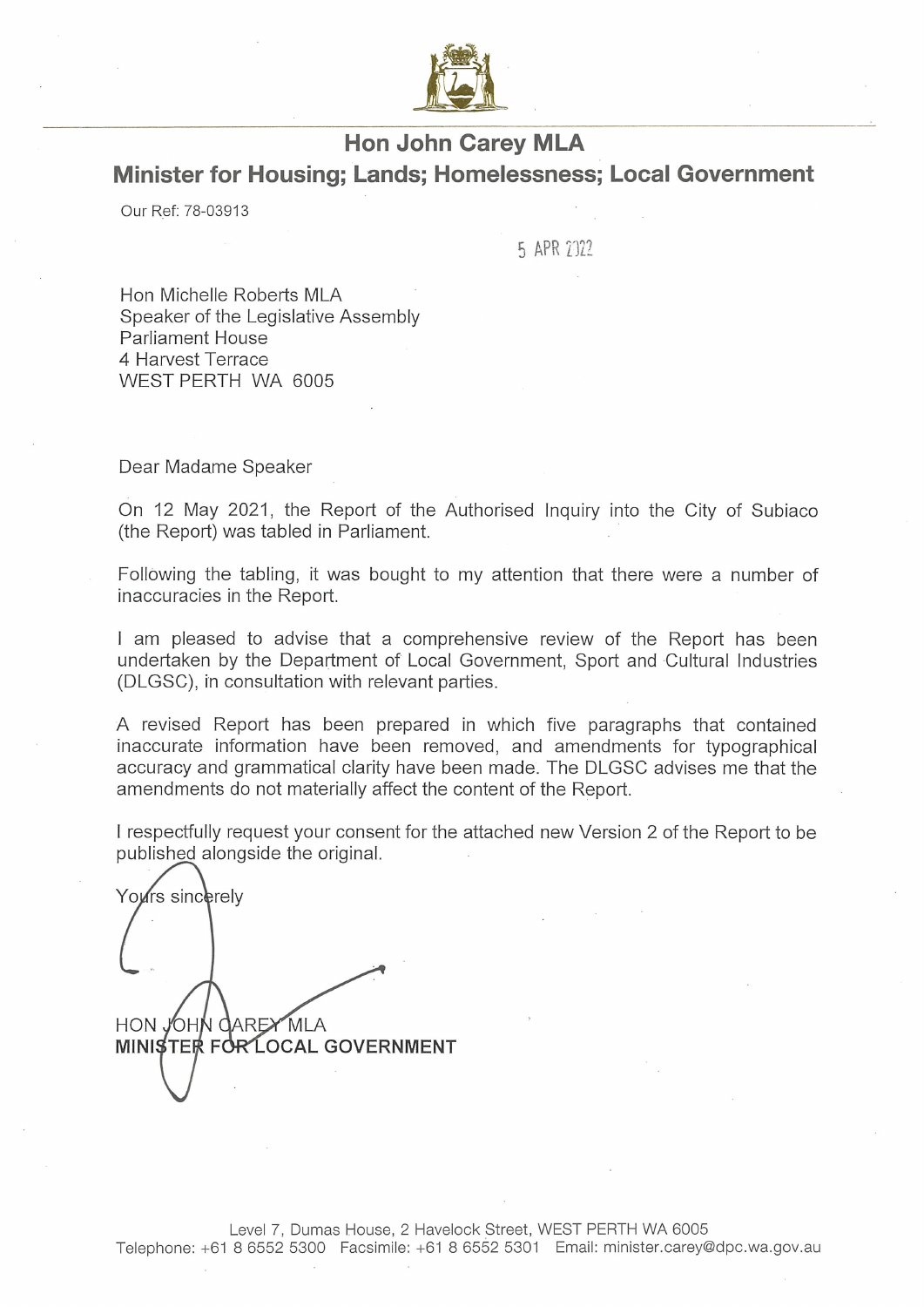

Department of **Local Government, Sport** and Cultural Industries

# Report of the Inquiry into the City of Subiaco

Authorised Inquiry under Part 8 Division 1 of the *Local Government Act 1995* (WA)

Version 2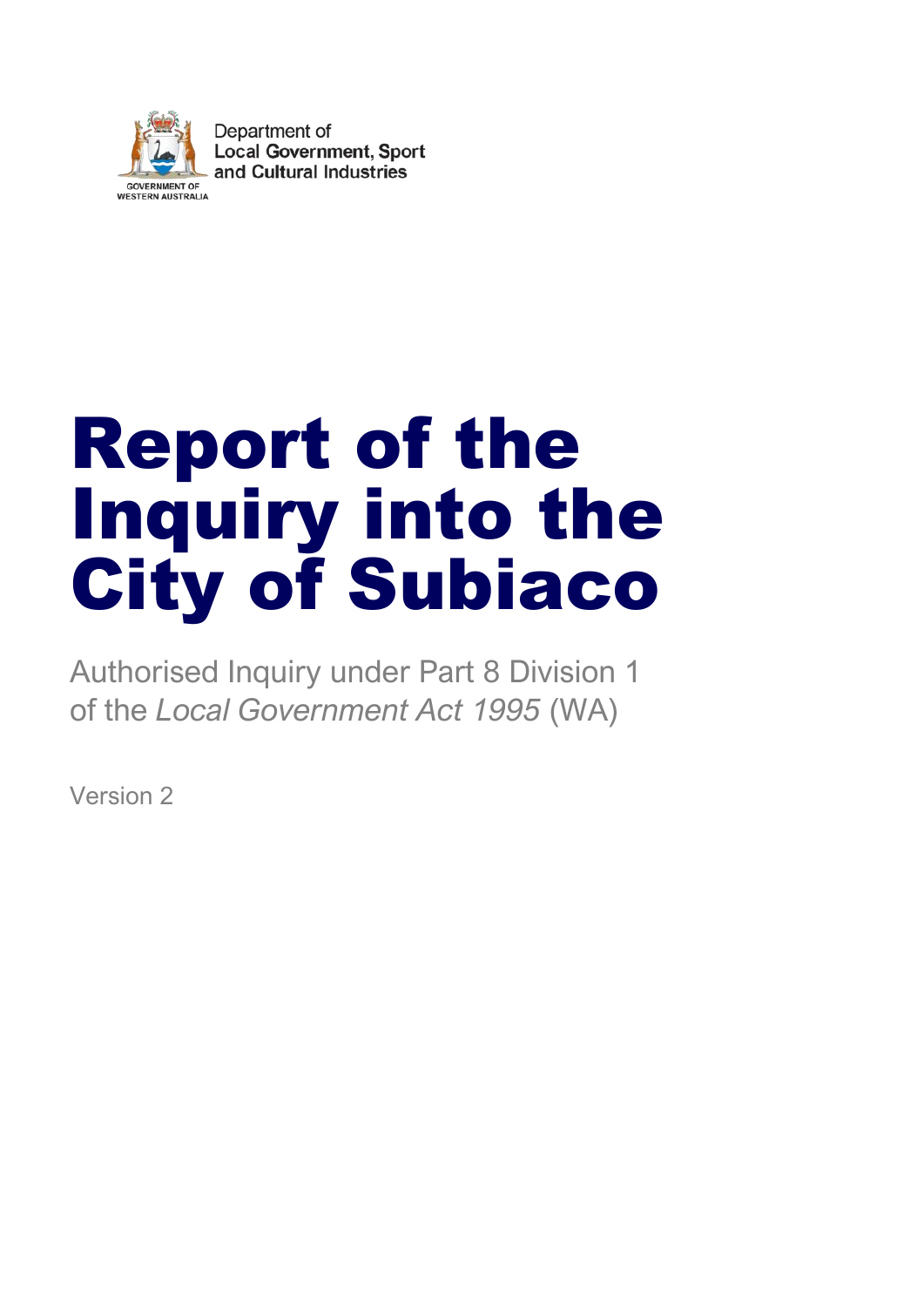# Table of Contents

| 2. |     |                                                                                                                                                  |  |
|----|-----|--------------------------------------------------------------------------------------------------------------------------------------------------|--|
| 3. |     |                                                                                                                                                  |  |
| 4. |     |                                                                                                                                                  |  |
|    | 4.1 |                                                                                                                                                  |  |
|    | 4.2 | The adequacy of and adherence to Council's policies and procedures by                                                                            |  |
|    | 4.3 | Inappropriate workplace behaviour and the systems for dealing with said<br>behaviour; and systems for reporting of misconduct to the appropriate |  |
|    | 4.4 | Declarations of interest by elected members and administration staff  15                                                                         |  |
|    | 4.5 |                                                                                                                                                  |  |
| 5. |     |                                                                                                                                                  |  |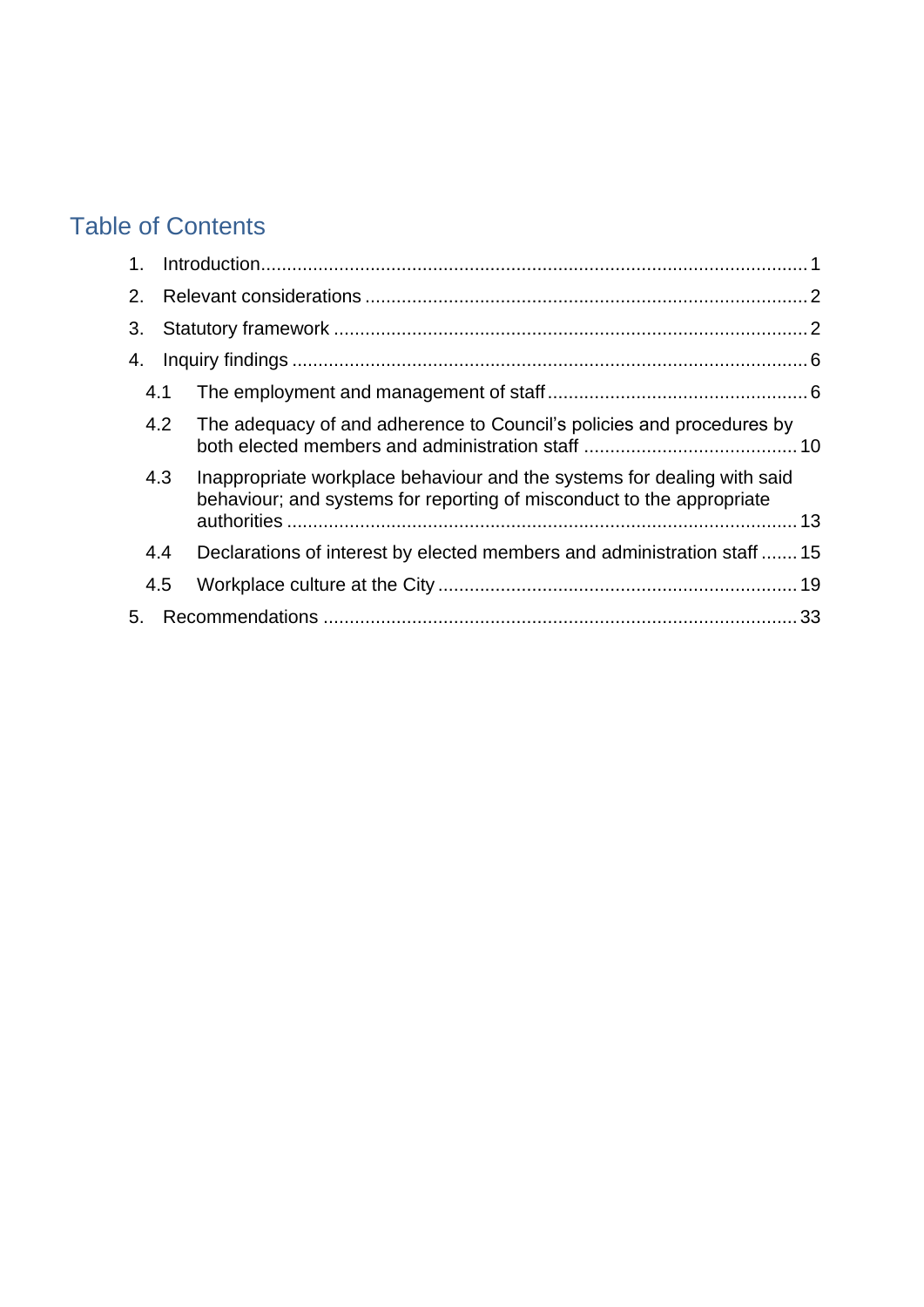# <span id="page-3-0"></span>**1. Introduction**

- 1. The City of Subiaco (**the City**) is located in Perth's western suburbs, approximately four kilometres west of Perth. It is home to an estimated 17,500 people residing in over 8,400 dwellings.
- 2. The community is represented by a mayor and elected members which numbered eleven at the time in question. Elected members, also known as **Councillors** and **the Mayor,** represent residents across four wards and generally serve four-year terms.
- 3. The City includes the suburbs of Subiaco (part), Jolimont (part), Daglish, and Shenton Park (part).
- 4. Section 8.3 of the *Local Government Act 1995* (**the Act**) gives the Director General of the Department of Local Government, Sport and Cultural Industries (**the DLGSC**) the authority to inquire into all local governments and their operations and affairs.
- 5. The Director General may, by written authorisation, authorise a person to inquire into and report on any aspect of a local government or its operations or affairs.
- 6. On 6 May 2020, the Director General of the DLGSC authorised an inquiry (**the Inquiry**) in accordance with section 8.3(2) of the Act. The Terms of Reference directed the Inquiry to investigate the following aspects of the City:
	- a. The employment and management of staff
	- b. Inappropriate workplace behaviour and the systems for dealing with said behaviour
	- c. Systems for the reporting of misconduct to the appropriate authorities
	- d. The adequacy of and adherence to Council's policies and procedures by both elected members and administration staff
	- e. Declarations of interests by elected members and administration staff
	- f. The workplace culture at the City.
- 7. This report on the outcome of the Inquiry has been compiled in accordance with section 8.13 of the Act by officers of the DLGSC who were authorised to conduct the Inquiry (**Authorised Persons**).
- 8. In order to perform their functions, the Authorised Persons issued direction notices to the City under section 8.5(1)(c) of the Act to provide documents, information or property. The City complied with each of those directions.
- 9. A number of direction notices required elected members and employees to participate in interviews as per section 8.5(1)(a) and (b) of the Act. All required persons complied with the direction notices and interviews took place throughout June and July 2020. A number of persons also participated in voluntary interviews during the course of the Inquiry.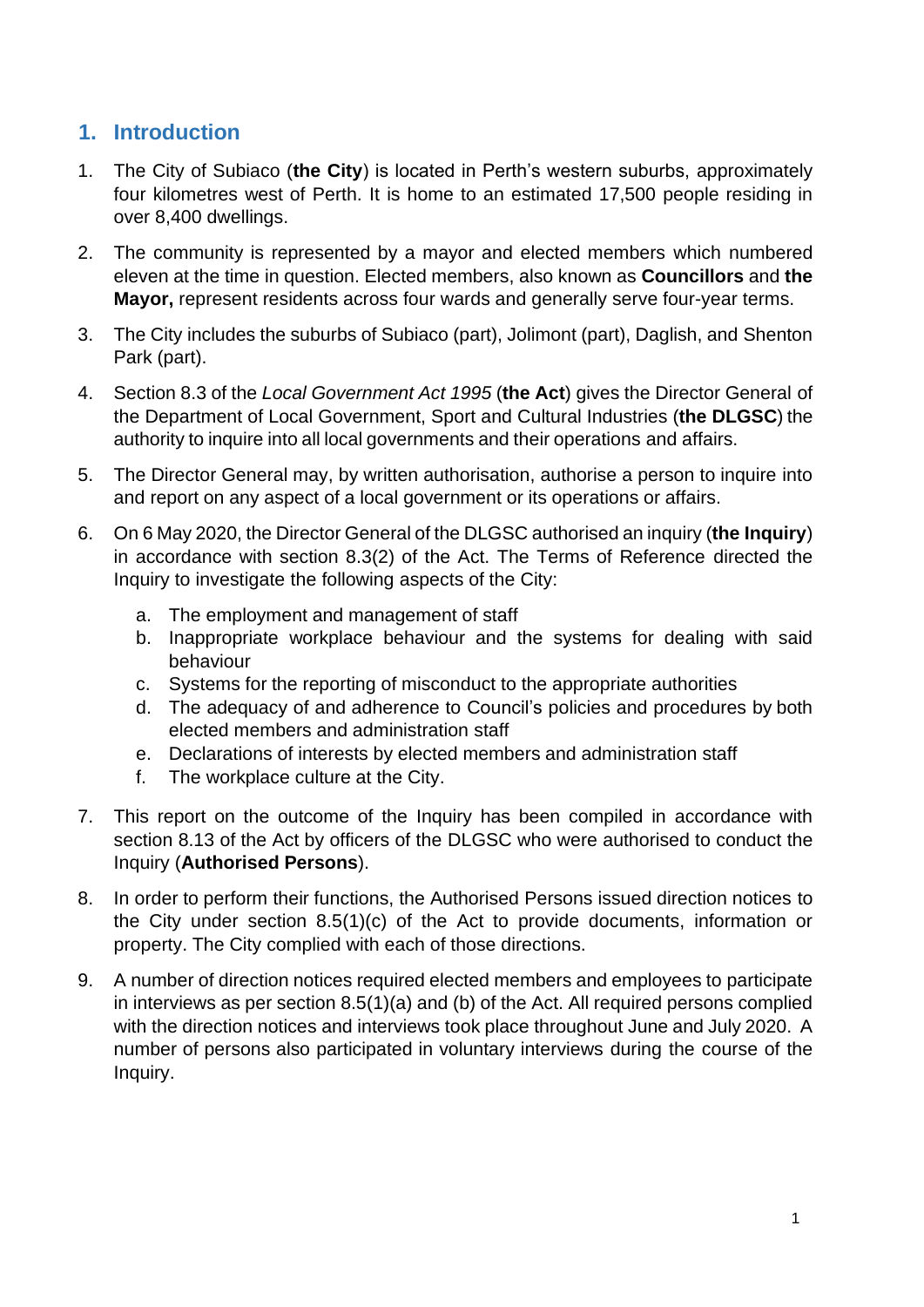# <span id="page-4-0"></span>**2. Relevant considerations**

- 10. On 13 August 2020, the Chief Executive Officer (**CEO**) Ms Rochelle Lavery resigned from her role as the CEO. The Director of Corporate Services, Mr Scott Hawkins, was subsequently appointed as acting CEO for a short period
- 11. During a Special Council Meeting (**SCM**) on 8 September 2020, the Council resolved to appoint Mr Cliff Frewing as the interim acting CEO until the Council recruited and appointed a permanent CEO.
- 12. Primary references to the CEO in this report will be regarding CEO Lavery, however where relevant Acting CEO Hawkins and Acting CEO Frewing will be mentioned.
- 13. It is acknowledged that on 3 February 2021, the *Local Government (Rules of Conduct) Regulations 2007* were repealed and replaced with the *Local Government (Model Code of Conduct) Regulations 2021.*
- 14. However, at the time of the matters raised in this report the *Local Government (Rules of Conduct) Regulation*s *2007* applied, except where specifically stated otherwise.

# <span id="page-4-1"></span>**3. Statutory framework**

- 15. The Act and associated local government regulations set out the framework for the administration and financial management of local government in Western Australia (WA).
- 16. Extracts from the Act and associated regulations have been reproduced where applicable.
- 17. Part 2 Division 2, Section 2.5 of the Act is titled 'Local governments created as bodies corporate'. Local governments are deemed capable of making decisions in the best interests of their community which on occasion may not reflect the opinions of all residents.
- 18. The Act defines the roles and responsibilities of the council, mayor, councillors and the CEO. Relevantly, the Act provides:

#### 2.7. Role of council

- (1) The council
	- (a) governs the local government's affairs; and
	- (b) is responsible for the performance of the local government's functions.
- (2) Without limiting subsection  $(1)$ , the council is to  $-$ 
	- (a) oversee the allocation of the local government's finances and resources; and
	- (b) determine the local government's policies.

#### 2.8. Role of mayor or president

- (1) The mayor or president
	- (a) presides at meetings in accordance with this Act; and
	- (b) provides leadership and guidance to the community in the district; and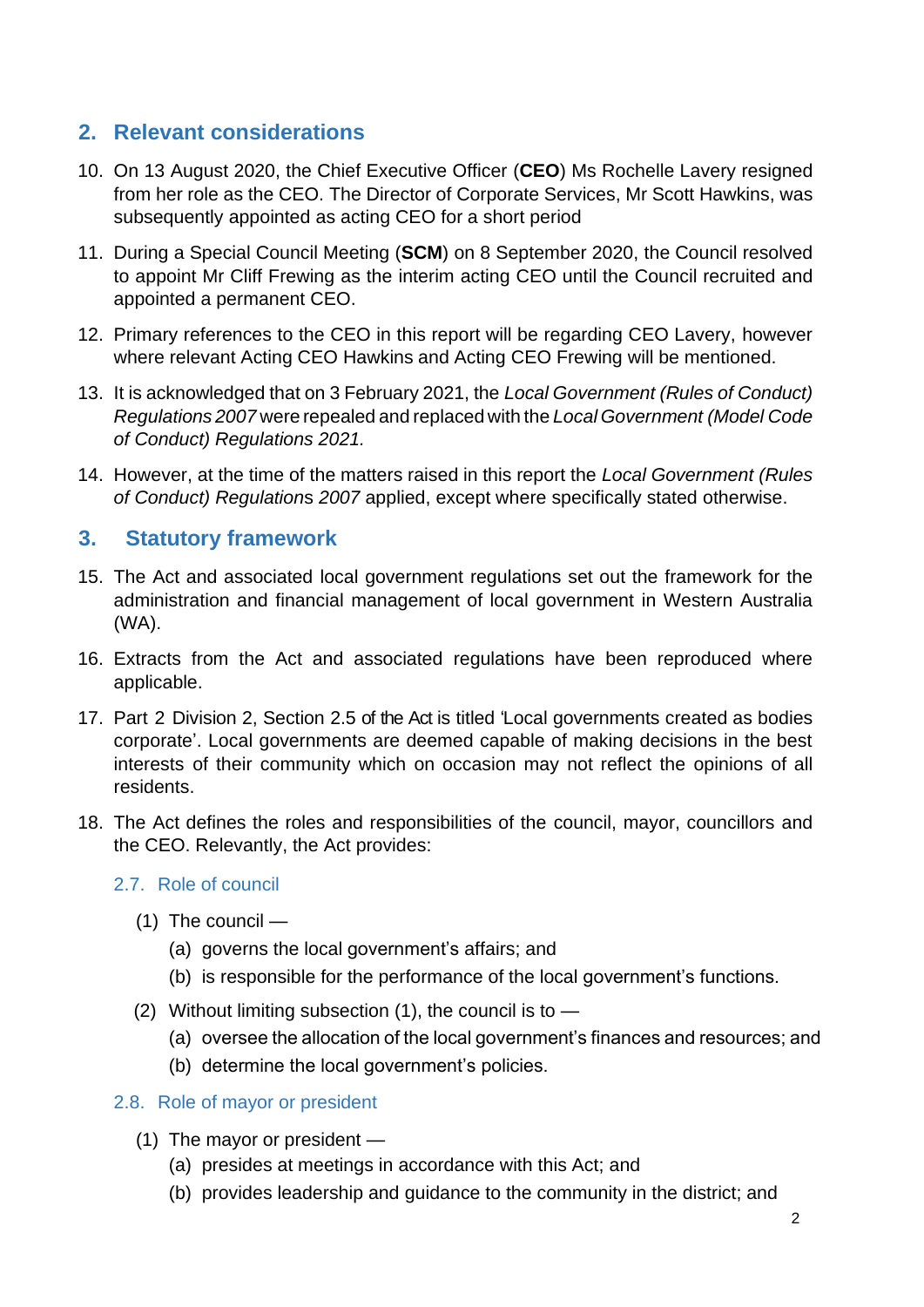- (c) carries out civic and ceremonial duties on behalf of the local government; and
- (d) speaks on behalf of the local government; and
- (e) performs such other functions as are given to the mayor or president by this Act or any other written law; and
- (f) liaises with the CEO on the local government's affairs and the performance of its functions.
- (2) Section 2.10 applies to a councillor who is also a mayor or president and extends to a mayor or president who is not a councillor.

2.10 Role of councillors

A councillor —

- (a) represents the interests of electors, ratepayers and residents of the district; and
- (b) provides leadership and guidance to the community in the district; and
- (c) facilitates communication between the community and the council; and
- (d) participates in the local government's decision-making processes at council and committee meetings; and
- (e) performs such other functions as are given to a councillor by this Act or any other written law.
- 19. It is important to note that individual elected members are unable to make unilateral decisions or participate in the day-to-day administration of the local government. All authority sits with the council and that authority is exercised by simple or majority decisions at formal council or committee meetings.
- 20. As the mayor and councillors are not involved in administration matters, each local government has a CEO and other staff for the purposes of day-to-day running of the local government. The CEO is appointed by the council and is the link between councillors and local government staff. All other local government staff report to the CEO.
- 21. Relevantly, Part 5 Division 4 of the Act provides:

5.41 Functions of CEO

The CEO's functions are to —

- (a) advise the council in relation to the functions of a local government under this Act and other written laws; and
- (b) ensure that advice and information is available to the council so that informed decisions can be made; and
- (c) cause council decisions to be implemented; and
- (d) manage the day-to-day operations of the local government; and
- (e) liaise with the mayor or president on the local government's affairs and the performance of the local government's functions; and
- (f) speak on behalf of the local government if the mayor or president agrees; and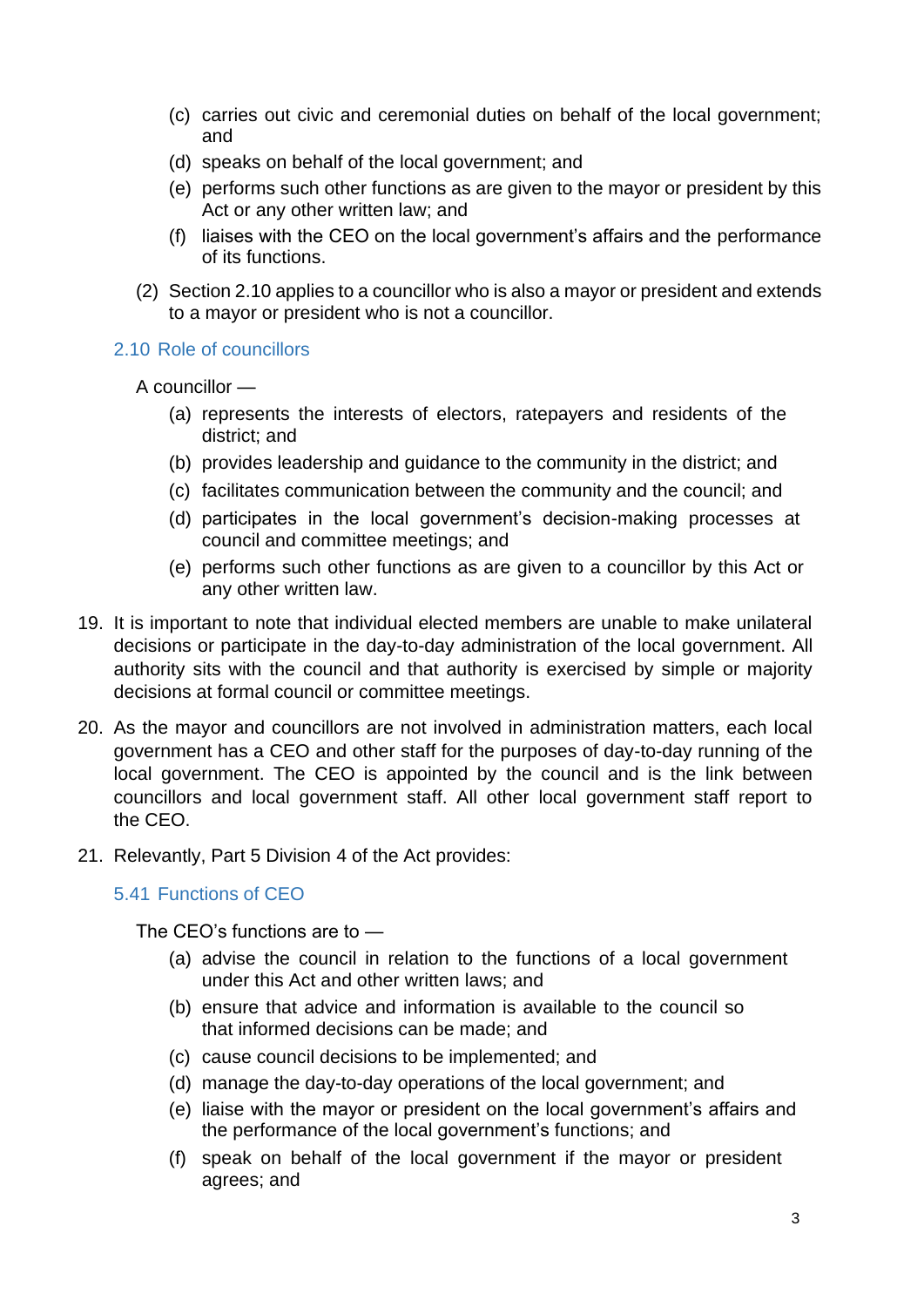- (g) be responsible for the employment, management, supervision, direction and dismissal of other employees (subject to section 5.37(2) in relation to senior employees); and
- (h) ensure that records and documents of the local government are properly kept for the purposes of this Act and any other written law; and
- (i) perform any other function specified or delegated by the local government or imposed under this Act or any other written law as a function to be performed by the CEO.
- 22. Section 5.42 of the Act allows a council to delegate in writing to the CEO the exercise of its powers or the discharge of its duties, subject to some exceptions, for example, borrowing money, decisions requiring an absolute majority of council members and appointing an auditor.
- 23. The role of local government staff is determined by the CEO. Section 5.44 of the Act allows the CEO to delegate in writing to any employee of the local government the exercise of any of the CEO's powers or the discharge of any of the CEO's duties, other than the power of delegation. With some qualifications, under section 5.44 the CEO is permitted to delegate a power or duty, the exercise or discharge of which is delegated to the CEO by the council under section 5.42 of the Act.
- 24. Other relevant provisions of Part 5 of the Act state:
	- 5.22.Minutes of council and committee meetings
		- (1) The person presiding at a meeting of a council or a committee is to cause minutes to be kept of the meeting's proceedings.
		- (2) The minutes of a meeting of a council or a committee are to be submitted to the next ordinary meeting of the council or the committee, as the case requires, for confirmation.
		- (3) The person presiding at the meeting at which the minutes are confirmed is to sign the minutes and certify the confirmation.

#### 5.40. Principles affecting employment by local governments

The following principles apply to a local government in respect of its employees —

- (a) employees are to be selected and promoted in accordance with the principles of merit and equity; and
- (b) no power with regard to matters affecting employees is to be exercised on the basis of nepotism or patronage; and
- (c) employees are to be treated fairly and consistently; and
- (d) there is to be no unlawful discrimination against employees or persons seeking employment by a local government on a ground referred to in the *Equal Opportunity Act 1984* or on any other ground; and
- (e) employees are to be provided with safe and healthy working conditions in accordance with the *Occupational Safety and Health Act 1984*; and
- (f) such other principles, not inconsistent with this Division, as may be prescribed.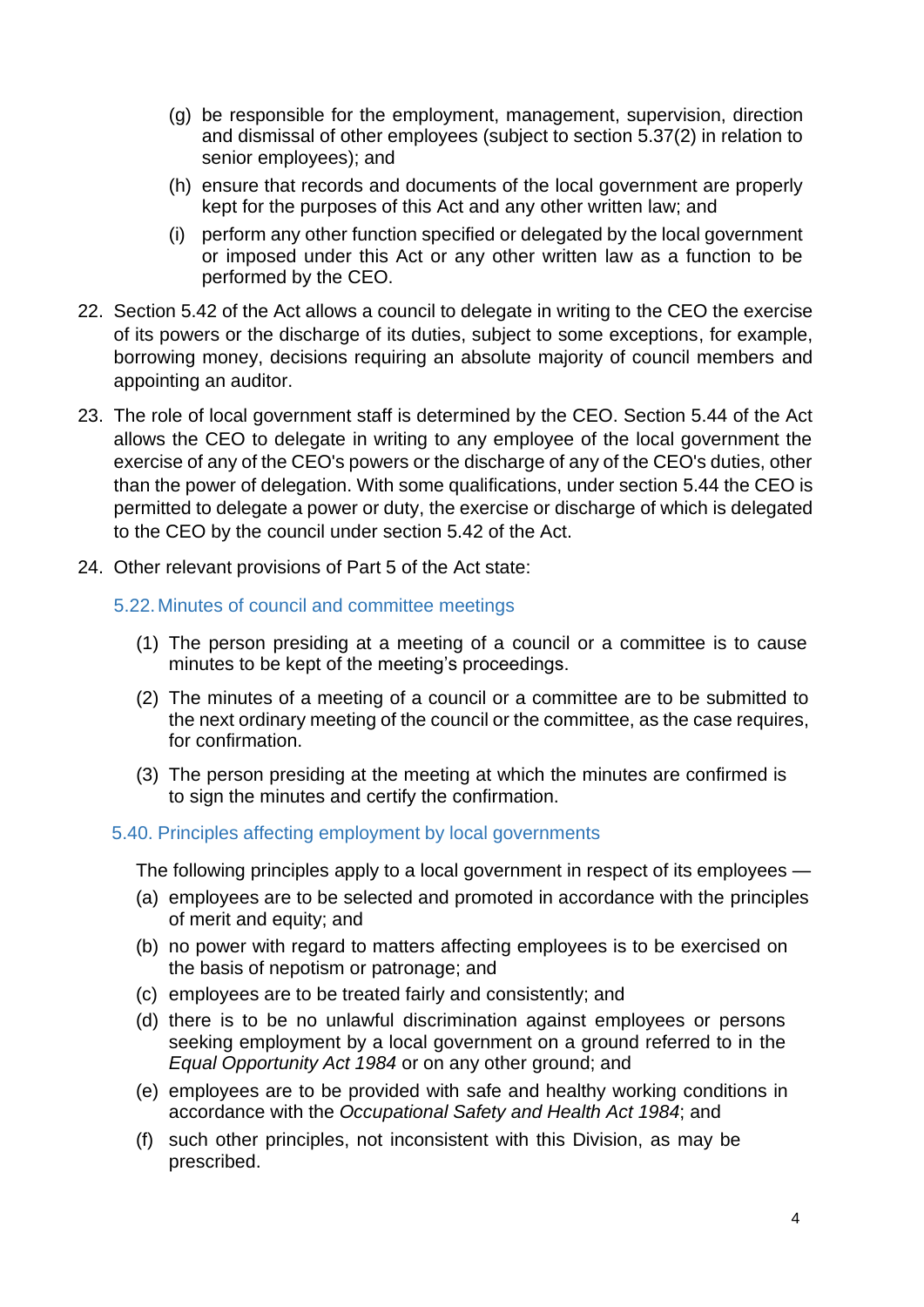#### 5.44. CEO may delegate powers and duties to other employees

- (1) A CEO may delegate to any employee of the local government the exercise of any of the CEO's powers or the discharge of any of the CEO's duties under this Act other than this power of delegation.
- (2) A delegation under this section is to be in writing and may be general or as otherwise provided in the instrument of delegation.
- (3) This section extends to a power or duty the exercise or discharge of which has been delegated by a local government to the CEO under section 5.42, but in the case of such a power or duty —
	- (a) the CEO's power under this section to delegate the exercise of that power or the discharge of that duty; and
	- (b) the exercise of that power or the discharge of that duty by the CEO's delegate,

are subject to any conditions imposed by the local government on its delegation to the CEO.

- (4) Subsection (3)(b) does not limit the CEO's power to impose conditions or further conditions on a delegation under this section*.*
- (5) In subsections (3) and (4), 'conditions' includes qualifications, limitations or exceptions.

#### 5.92. Access to information by council, committee members

- (1) A person who is a council member or a committee member can have access to any information held by the local government that is relevant to the performance by the person of any of his or her functions under this Act or under any other written law.
- (2) Without limiting subsection (1), a council member can have access to
	- (a) all written contracts entered into by the local government; and
	- (b) all documents relating to written contracts proposed to be entered into by the local government.
- 25. Relevant provisions of the *Local Government (Rules of Conduct) Regulations 2007*:
	- 3. General principles to guide the behaviour of council members
		- (1) General principles to guide the behaviour of council members include that a person in his or her capacity as a council member should —
			- (a) act with reasonable care and diligence; and
			- (b) act with honesty and integrity; and
			- (c) act lawfully; and
			- (d) avoid damage to the reputation of the local government; and
			- (e) be open and accountable to the public; and
			- (f) base decisions on relevant and factually correct information; and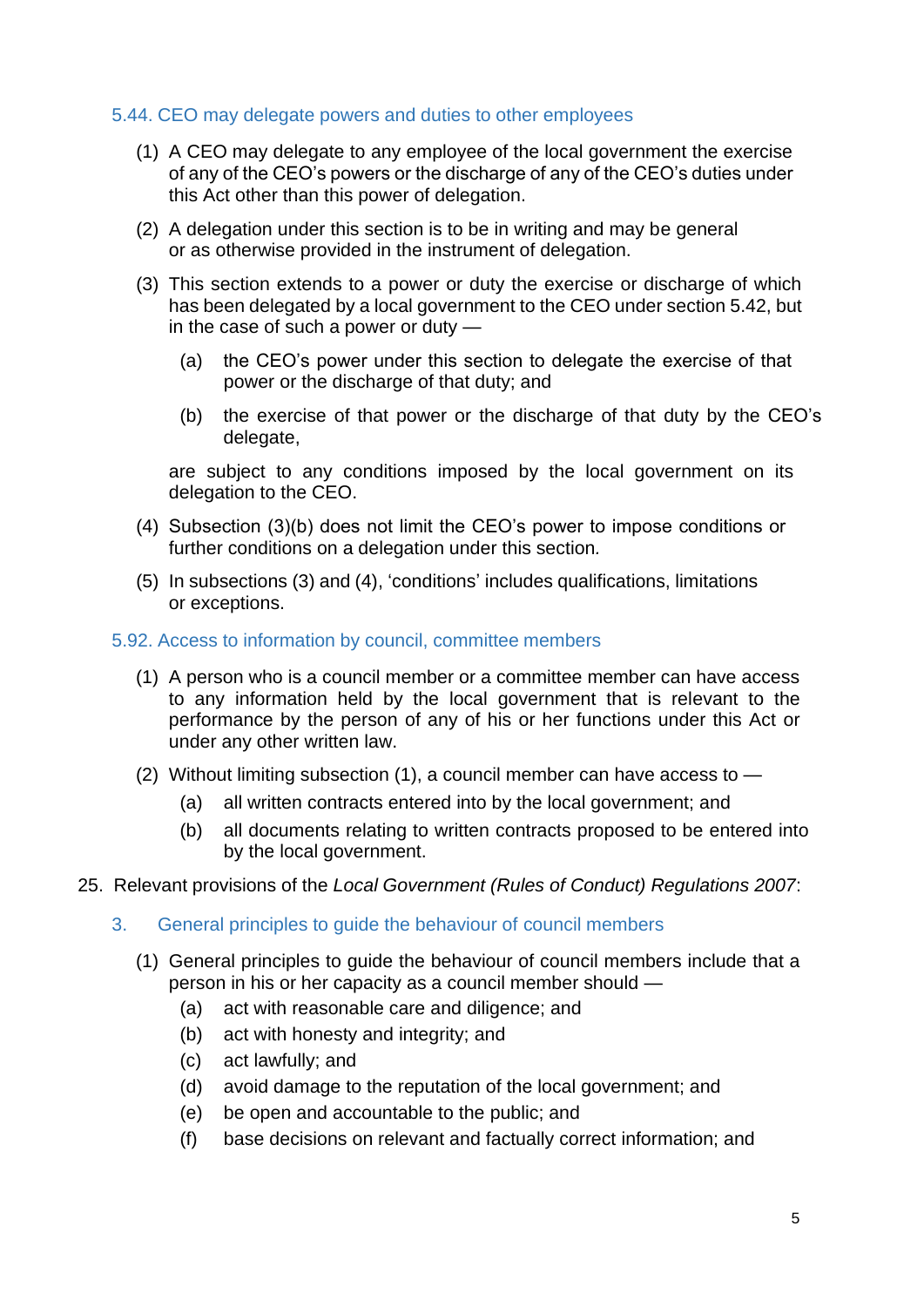- (g) treat others with respect and fairness; and
- (h) not be impaired by mind-affecting substances.
- 9. Prohibition against involvement in administration
	- (1) A person who is a council member must not undertake a task that contributes to the administration of the local government unless authorised by the council or by the CEO to undertake that task.
	- (2) Subregulation (1) does not apply to anything that a council member does as part of the deliberations at a council or committee meeting.
- 10. Relations with local government employees
	- (1) A person who is a council member must not
		- (a) direct or attempt to direct a person who is a local government employee to do or not to do anything in the person's capacity as a local government employee; or
		- (b) attempt to influence, by means of a threat or the promise of a reward, the conduct of a person who is a local government employee in the person's capacity as a local government employee.
	- (2) Subregulation (1) does not apply to anything that a council member does as part of the deliberations at a council or committee meeting.
	- (3) If a person, in his or her capacity as a council member, is attending a council meeting, committee meeting or other organised event and members of the public are present, the person must not, either orally, in writing or by any other means —
		- (a) make a statement that a local government employee is incompetent or dishonest; or
		- (b) use offensive or objectionable expressions in reference to a local government employee.
	- (4) Subregulation (3)(a) does not apply to conduct that is unlawful under *The Criminal Code* Chapter XXXV.

## <span id="page-8-0"></span>**4. Inquiry Findings**

#### <span id="page-8-1"></span>**4.1 The employment and management of staff**

#### CEO performance review

- 26. This aspect of the Inquiry scope was in reference to ongoing concerns being raised with the DLGSC regarding the conduct of the CEO's employment performance reviews.
- 27. Ms Lavery was employed by the City on 8 January 2018 as the Director of Community and Development. In March 2018, following the resignation of the then CEO Don Burnett, Ms Lavery was appointed as the interim acting CEO while recruitment for a permanent CEO was undertaken.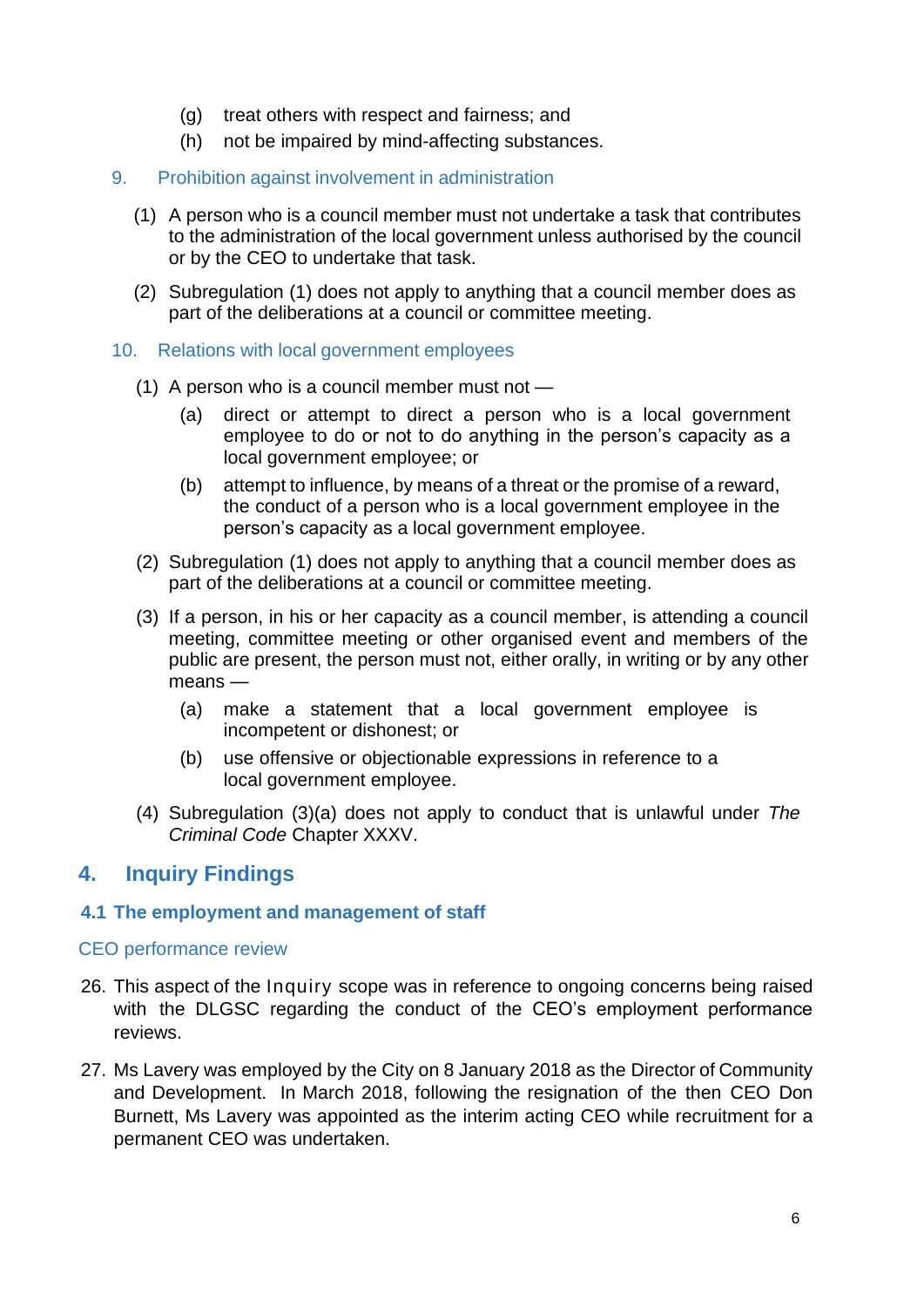- 28. Ms Lavery applied for the CEO role and was appointed to the position on 4 September 2018 under contract for a five-year term.
- 29. CEO Lavery was placed on a six-month probation period, with a performance review to be undertaken in March 2019.
- 30. CEO Lavery's employment contract contained a number of clauses relating to performance criteria, performance review and how the performance reviewers would be selected. Primarily the contract stated these matters would be settled by agreement through consultation between CEO Lavery and the Council, and that if agreement on any of the matters was unable to be reached, the Council was to make the relevant determination.
- 31. CEO Lavery's performance was to be reviewed by a body authorised by the Council to conduct the performance review, called the 'review panel' or the 'reviewers'.
- 32. After CEO Lavery was appointed to the role, it is alleged that Mayor Penny Taylor held discussions with CEO Lavery regarding which elected members should sit on the review panel, and that Mayor Taylor had discussed suitability with some of the Councillors to caucus their views, excluding other Councillors from the conversation.
- 33. On 26 November 2018, Mayor Taylor emailed all elected members regarding advice they had been given during a recent governance forum regarding actual or apprehended bias and stated, 'if any elected members are affected by this, please refrain from nominating for the CEO review…'. The email postulated that if a CEO, in their capacity as Complaints Officer under the Act, had submitted complaints about a Councillor, there could be a perceived or actual bias by that Councillor which could adversely influence them against the CEO.
- 34. On 27 November 2018, the CEO's key performance indicators and performance review were discussed by the whole of the Council as a confidential staffing matter behind closed doors.
- 35. At the meeting, Mayor Taylor allegedly reiterated that some Councillors may have a bias being on the review panel in circumstances where CEO Lavery had made complaints about those same Councillors.
- 36. These comments reportedly caused Councillors to ask CEO Lavery whether she had submitted complaints about them. The CEO did not answer those questions with any clarity and did not state whether she had, or had not, lodged complaints against the Councillors.
- 37. After that discussion, the Council resolved that Mayor Taylor and Councillors McAllister, Nash and McMullen be appointed to the review panel for a period of two years.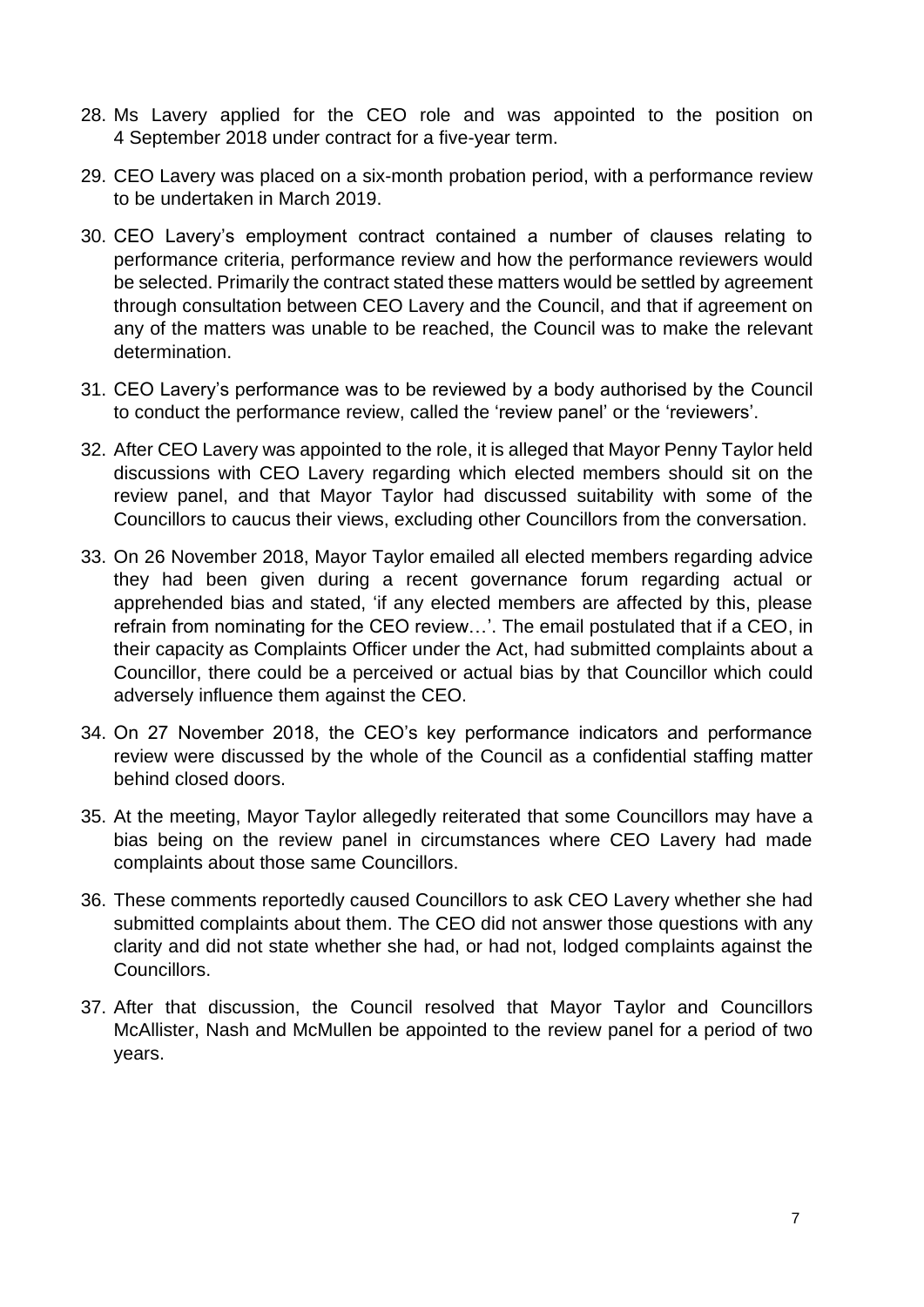- 38. After the meeting, some elected members asked via email whether the CEO had made complaints against them. CEO Lavery delayed answering the questions and by the time the information was provided, the new review panel had been formed and those elected members who were uncertain about whether there would be a perceived bias did not nominate.
- 39. The matter of complaints, including whether or not complaints were made, by whom and how they were handled, appears to be an underlying issue for a number of matters at the City.
- 40. Through miscommunication or a lack of process, CEO Lavery's six-month probationary review due in March 2019 was not conducted until May 2019. CEO Lavery's annual performance review was held in September 2019 when due.
- 41. Through the Ordinary Election in October 2019, five new Councillors were elected and in November 2019, nominations were called to form a new review panel.
- 42. During their interviews for the Inquiry, all elected members were asked about CEO Lavery's appointment as CEO and the review processes that followed.
- 43. The Councillors newly elected in October 2019 said they did not nominate for the review panel in November 2019 given that they had only been sworn in a few weeks earlier and felt they were not equipped for the role. These new Councillors cited having no prior knowledge of the CEO's performance to draw from and the Officer's Report accompanying the agenda for the November 2019 Council meeting suggested that as new Councillors it may not be in their best interest to nominate.
- 44. Councillor Davis stated that 'two elected members nominated, and I thought we are going to be here until midnight unless someone puts their hand up. Clearly no one else was interested, so I did'.
- 45. Consequently, Mayor Taylor and Councillors Mansfield, Nash and Davis were appointed to the review panel.
- 46. At the 17 March 2020 Council meeting, a motion regarding the CEO performance review was submitted by Councillor Stroud. The motion was moved requesting that the reviewers of the CEO's performance, being the Mayor and Councillors Mansfield, Nash and Davis, provide the December 2019 and March 2020 performance reports to the next Council meeting to be held on 21 April 2020. The vote was carried 6 to 5.
- 47. During their interview for the Inquiry, Councillor Rowe advised that there had been an attempt to hold a CEO performance review workshop on 26 March 2020. The workshop was for the whole of the Council to come together in a Zoom meeting and discuss an overview of the CEO's 2019-20 performance process and outcomes, obtain high-level feedback on the CEO's progress against achievements of the agreed key performance indicators (KPIs) and provide feedback on improvements relating to the focus areas identified at the annual review completed in September 2019.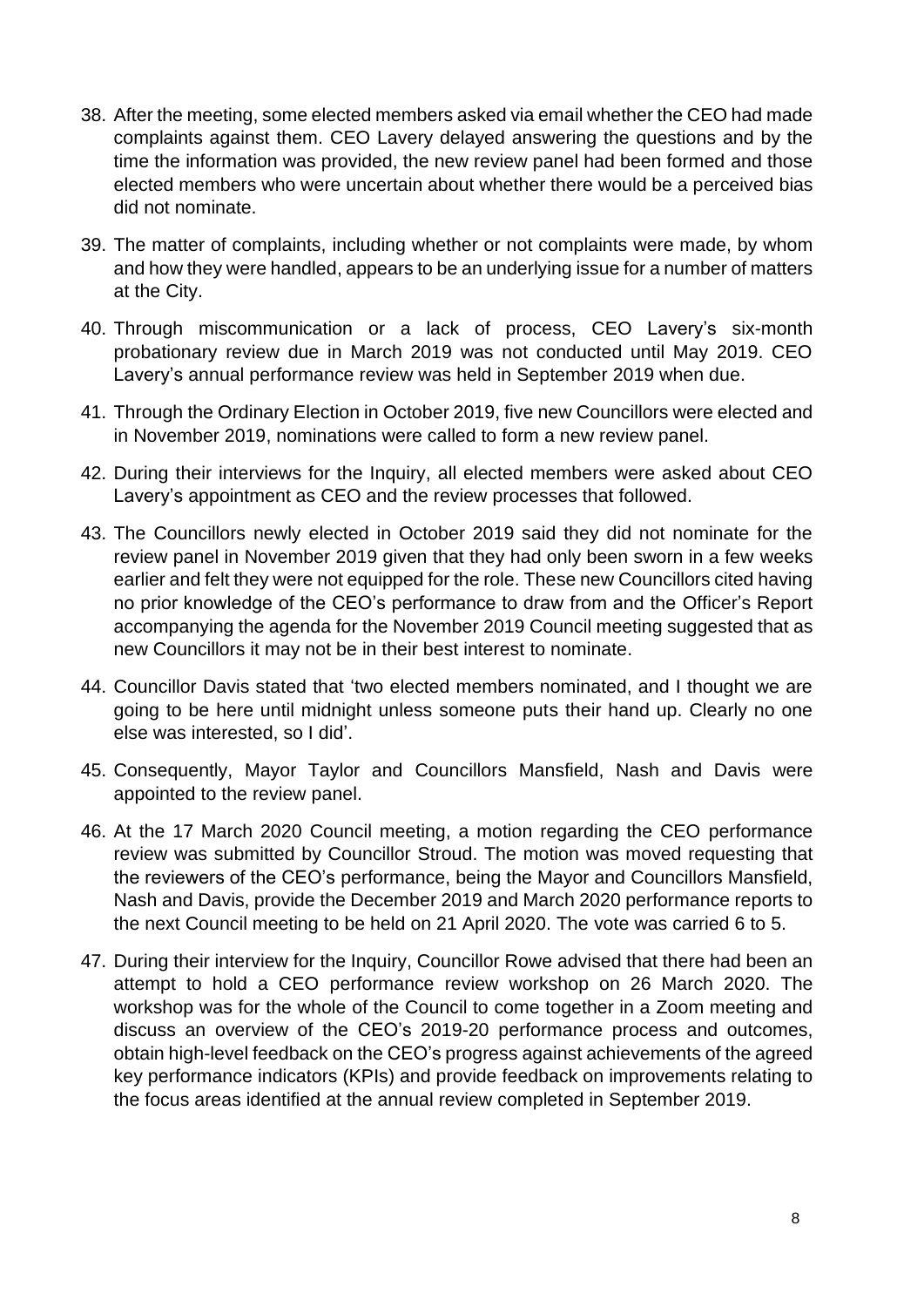- 48. The workshop was delayed, and when asked why, Councillor Rowe cited a number of reasons including that they 'were not given sufficient information on it, that it was right at the start of COVID and that he felt it was not the right time to be doing it'.
- 49. Councillor Stroud stated that she was 'available but welcomed a delay until after they received the crisis plan for managing the COVID pandemic'.
- 50. Councillors Hamersley, Rowe and de Vries all said that they felt that there were higher priorities to focus on and that a meeting at a later date was preferable.
- 51. Councillor McMullen said that he would not participate in the workshop but submitted several points for the panel to consider.
- 52. At the end of March 2020, the entire review panel resigned. In their interviews with Authorised Persons, members of the review panel were asked why they resigned.
- 53. Councillor Mansfield stated 'that if the work being done by the reviewers was to be dismissed, then discussions with the consultant was that she should resign from the panel with the review panel reverting back to the Council as a whole'.
- 54. Councillor Davis stated 'they did everything possible in order to bring the review to the Council. Workshops and SCMs were denied so the advice was to step aside and by default, it comes to Council'.
- 55. Councillor Nash stated 'that the reviewers were at the end of a process that had led to a conclusion about where to go next. We needed to bring this back to the whole of Council. We had made our recommendation and we needed to bring it back to Council'. Councillor Nash also went on to say that he felt he had no option other than to resign, and that the situation was 'untenable'.
- 56. On 7 April 2020, prior to the Council meeting on 21 April 2020 where the reviewers were to report on the CEO's performance review for December 2019 and March 2020, per the decision from the Council meeting on 17 March 2020, Mayor Taylor called an SCM in relation to the employment of the CEO.
- 57. The agenda and relevant attached documents were sent to elected members at 2:46pm on 7 April 2020. The attachments included resumes for three potential interim CEOs, the current CEO's interim performance review and a confidential attachment with two recommendations. One of those recommendations was to terminate the CEO and replace her with an interim CEO.
- 58. Councillor Stroud returned an email on the afternoon of 7 April 2020, stating that she had spoken with the Mayor that morning. Councillor Stroud said that she did not have confidence in the content of the attachments as a basis to proceed with the SCM and as such would not be attending.
- 59. During their interviews for the Inquiry, some elected members stated that they did not attend the 7 April 2020 SCM because it was too short notice, they had work or family commitments or did not feel comfortable to attend. One elected member responded by email stating that as a quorum would not be achieved, they would not be attending. Another elected member stated that they would 'deny a quorum'.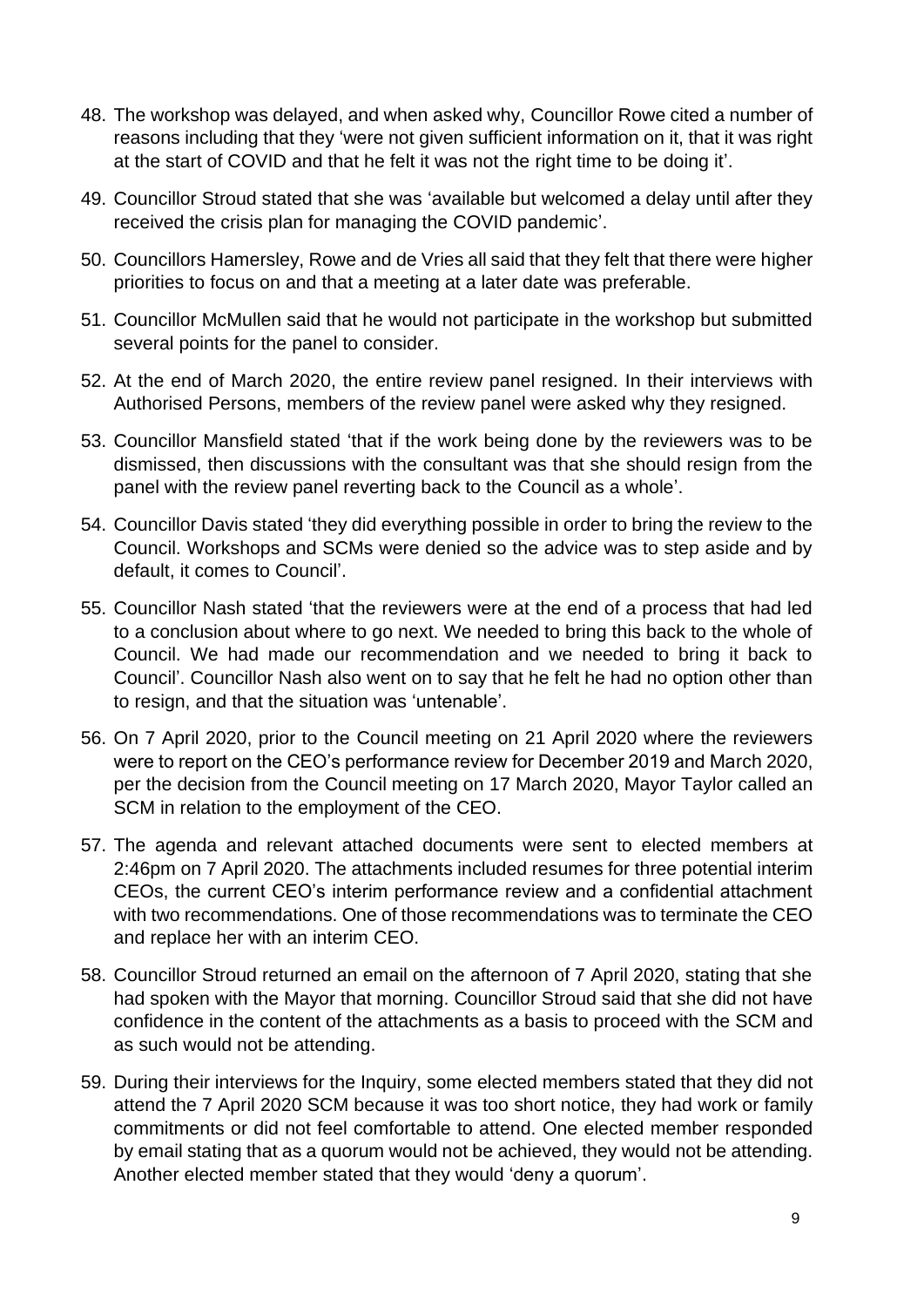- 60. Councillor McMullen said that he thought that the trigger for the lack of a quorum was because the meeting was called that day, that it seemed rushed and because of the sensitive nature of the business, more time was needed.
- 61. Councillor Rowe said that the documents arrived around three o'clock in the afternoon and it all came as quite the surprise, that he needed more time to look at the documents as he felt this was all out of the blue.
- 62. During her interview for the Inquiry, Councillor Hamersley said she did not attend because they were being given three hours' notice to make a big decision.
- 63. In an email from Mayor Taylor to all elected members on 8 April 2020 titled 'Deliberately not attending the SCM was disgraceful', the Mayor said that the conduct of some elected members in deliberately not attending the SCM was 'disgraceful'. The email communication that followed between Mayor Taylor and Councillor Hamersley was argumentative in nature with neither party coming to an agreed conclusion.
- 64. CEO Lavery lodged a written complaint to the Council on 16 April 2020, regarding the performance review process being followed by the Council.
- 65. CEO Lavery's March 2020 performance review was placed on hold pending an outcome of her complaint.
- 66. Between April and August 2020, the relationship between the Council and CEO Lavery deteriorated further, with the Council voting to enter arrangements to dissolve CEO Lavery's contract as CEO.
- 67. On 12 August 2020, CEO Lavery resigned from her position as CEO, effective immediately.
- 68. In summary, it is the Authorised Persons' view that the manner in which the Council managed CEO Lavery's performance reviews was poor, lacking both in effective communication and timely decision-making.

#### <span id="page-12-0"></span>**4.2 The adequacy of and adherence to Council's policies and procedures by both elected members and administration staff**

- 69. This aspect of the Inquiry scope was in reference to ongoing issues being raised with the DLGSC regarding the possible mismanagement of complaints, and whether elected members and administration staff were adhering to the City's policies and procedures. Authorised Persons also inquired into whether elected members completed an induction and undertook their mandatory training after being elected.
- 70. The City has a series of policies, protocols and procedures. Polices are documents approved by the Council. Protocols are considered formal procedures approved by the Executive Leadership Team. Procedures, or guidelines or processes, are created by branches to guide their internal operations.
- 71. The City's external-facing policies can be found on its website. Of the 82 policies on their website at the time of the Inquiry, the City adopted or reviewed the majority of their policies between 2017 and 2018, with the COVID-19 Financial Hardship policy adopted in 2020.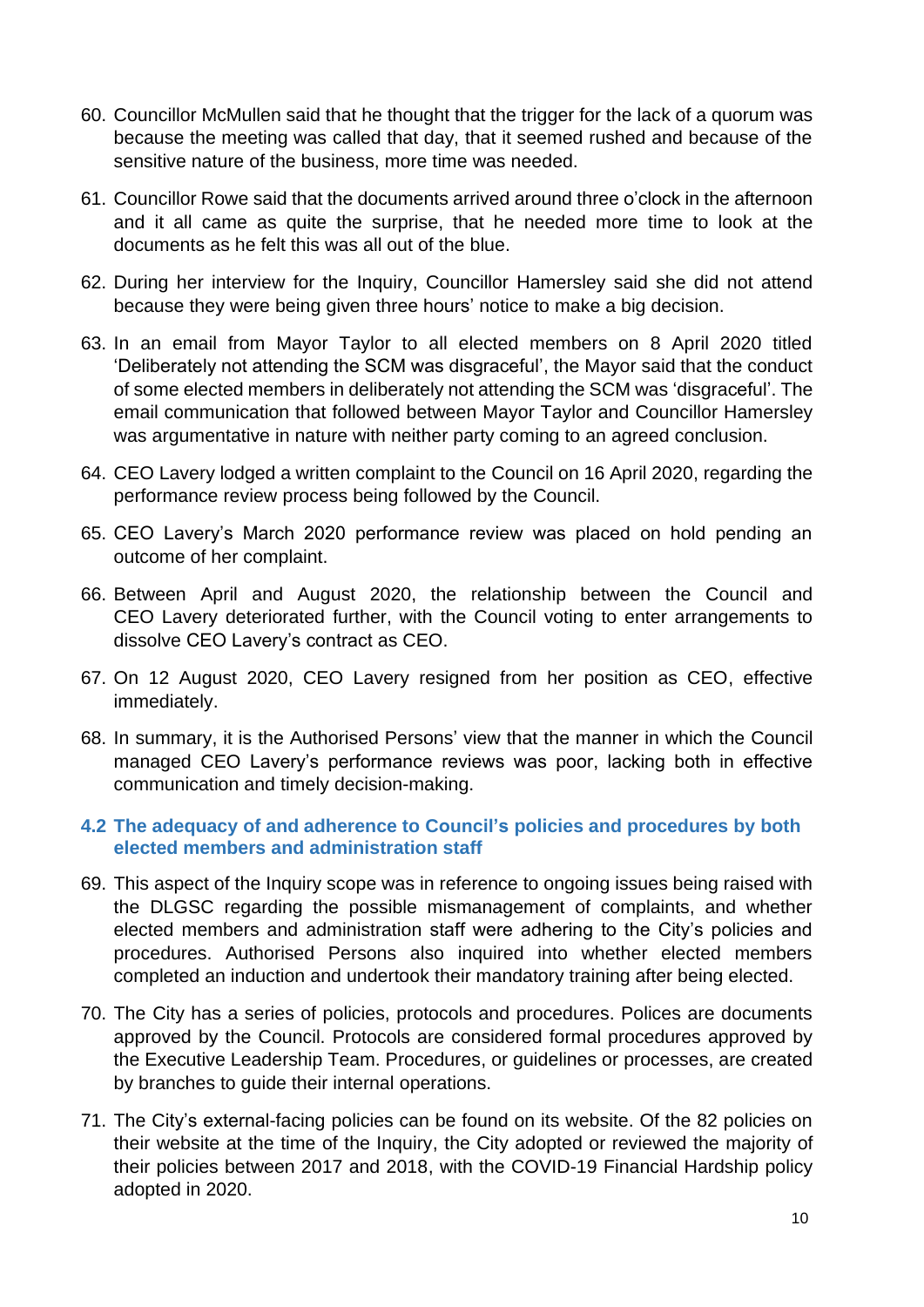- 72. City staff were asked about the processes for reviewing their external-facing policies and Authorised Persons were advised that they were previously reviewed by the Policy and Priority Committee (**Committee**). According to the City's leadership team, the Committee was abolished because it 'did not function well in terms of its objectives'. City staff stated that some elected members wanted to rewrite and 'wordsmith' policies whereas other elected members were satisfied with a more highlevel review.
- 73. Currently, policies are reviewed by City staff and then sent to the Council via a strategic workshop where they are evaluated, approved and implemented.
- 74. Authorised Persons reviewed the City's complaints management and internal grievance policies and procedures, their communication protocols and record keeping practices.

#### Complaints management

- 75. The City does not provide any external facing complaints management policy, process or guidance material for making a complaint against elected members.
- 76. When asked to provide Authorised Persons with evidence of how the City manages complaints, the City advised that complaints from an employee about another employee were handled through the Grievances Procedure.
- 77. However, when asked about the process for managing complaints about elected members, Authorised Persons were provided with:
	- (a) the 'Customer Service Charter' which advises that feedback, including complaints, can be provided to the City via post, telephone or email
	- (b) a document titled 'Registered Complaint Guidelines' which is primarily a process for managing complaints about employees, not elected members
	- (c) copies of emails that had been sent to people who had asked for information on how to make a complaint about elected members.
- 78. The only reference to complaints on the City's website was through the 'Feedback tab' which provides a 'free text' box to enter in any type of feedback, whether that be a compliment or complaint. No guidance material about the process for complaining about minor or serious breaches is available to guide a person wishing to make a complaint about an elected member.
- 79. In the latter stages of the inquiry, Authorised Persons supported Acting CEO Frewing to develop a complaints management policy and appropriate procedures to guide the City in the future.
- 80. The development of these policies will align with the new *Local Government (Model Code of Conduct) Regulations 2021* that took effect on 3 February 2021 and aim to provide a more robust process for dealing with complaints against elected members.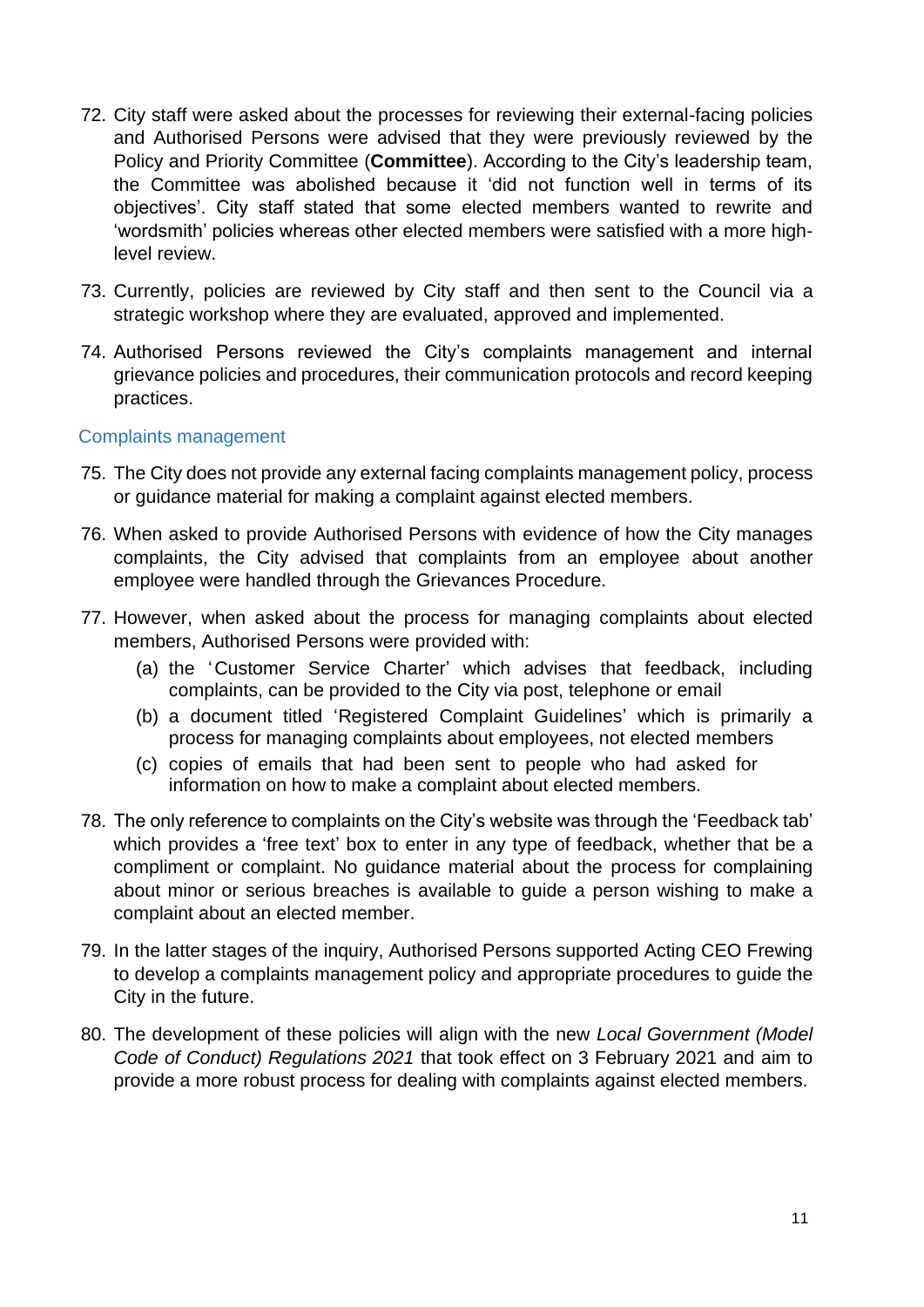#### Grievance procedure

- 81. On initial examination, the City's grievance procedure had not been reviewed since 2011, however Authorised Persons were advised through the course of interviews that the procedure had been updated during the Inquiry.
- 82. No information was provided during the Inquiry to indicate the procedure was not being adhered to.

#### Communications protocol

- 83. The communications protocol outlines how, and with whom, elected members are to communicate with the administration. The protocol identifies a clear process for communications between elected members and the CEO, nominated Directors and Managers within the City.
- 84. The protocol specifically stipulates that elected members can communicate with the CEO and Directors with regard to agendas, meeting minutes and information relevant to the performance of their functions, and the Manager of Information Services and the Manager of Finance and Governance with regards to information communication technology (ICT) concerns and routine finance and governance matters.
- 85. City staff are permitted to communicate with elected members regarding non-workrelated matters and in an unofficial capacity. The purpose of such a process is to ensure the delineation between Council's roles and responsibilities and the day-to-day operations in an administrative capacity.
- 86. Information was provided during the Inquiry indicating the Mayor had deviated from this process on a number of occasions, requesting information from employees directly rather than through the CEO or Directors as required by the protocol. For additional information, see headings 'FOI applications by elected members' and 'Mayor's access to administration building' further below.

#### Elected members training

- 87. With the introduction of new provisions in the *Local Government Legislation Amendment Act 2019*, section 5.126 of the Act requires each elected member to complete training in accordance with regulations.
- 88. Regulation 35 of the *Local Government (Administration) Regulations 1996* requires elected members to complete a course of training titled 'Council Member Essentials' within twelve months of their election. The training is available through North Metropolitan TAFE, South Metropolitan TAFE and the Western Australian Local Government Association (WALGA).
- 89. The course consists of five training modules:
	- Understanding Local Government
	- Serving on Council
	- Meeting Procedures
	- Conflicts of Interest
	- Understanding Financial Reports and Budgets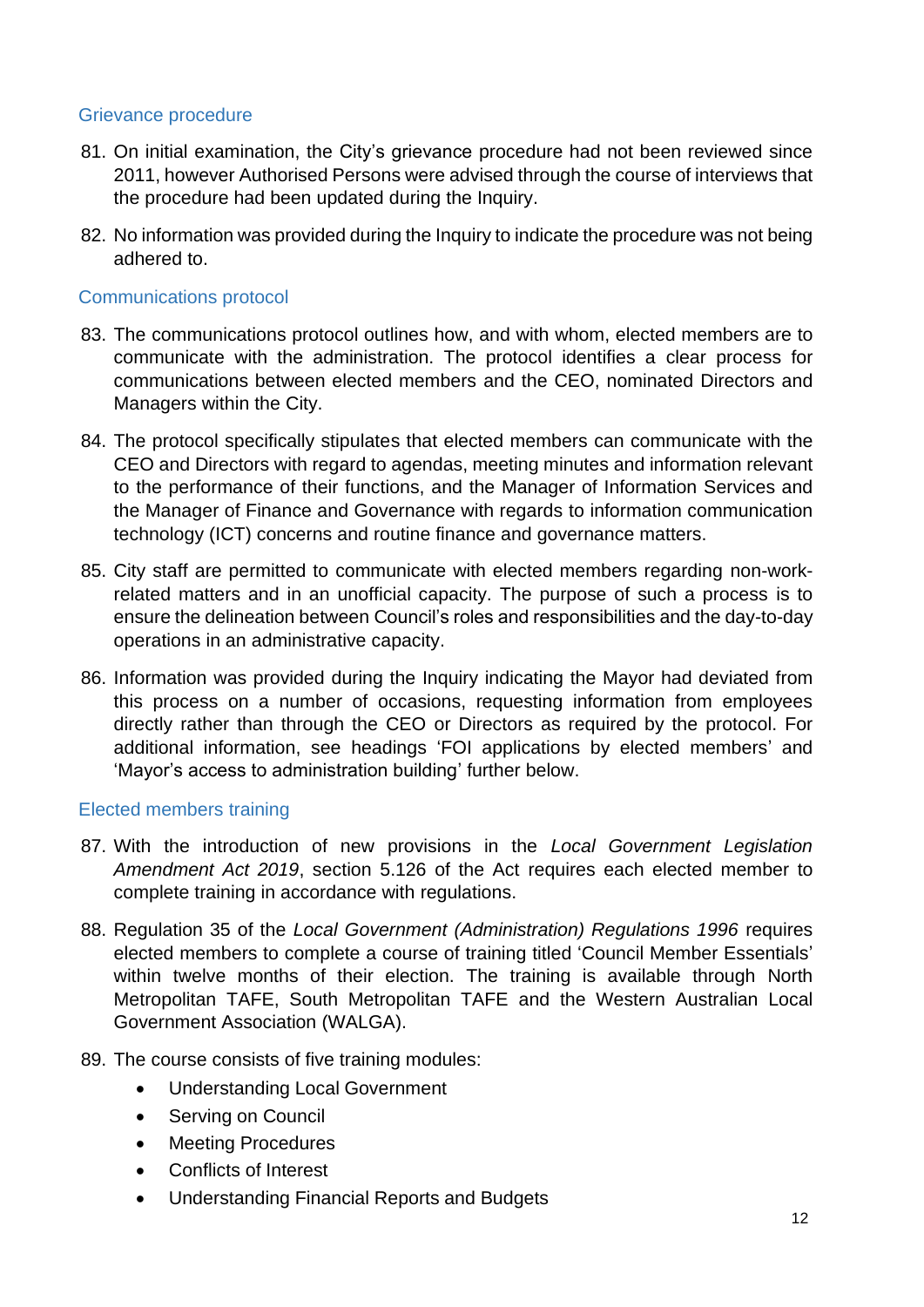- 90. Councillors Hamersley, Powell, de Vries, Jennings and Phelan were elected on 22 October 2019 and were required to undertake the training within twelve months.
- 91. As of November 2020, all Councillors elected in 2019 had completed all the training modules, except for Councillor Phelan, who had completed four of the five required modules.
- 92. Councillor Phelan completed the last module in January 2021.
- 93. The Act does not provide for any regulatory action to be taken against elected members who do not complete the training within the prescribed timeframe.
- <span id="page-15-0"></span>**4.3 Inappropriate workplace behaviour and the systems for dealing with said behaviour; and systems for reporting of misconduct to the appropriate authorities**
- 94. This aspect of the Inquiry scope was in reference to ongoing issues being raised with the DLGSC regarding the manner in which the City was managing concerns and complaints made by elected members about other elected members.
- 95. The Act sets out a process for managing complaints about elected members, called minor breaches and serious breaches.
- 96. The minor breach system is part of the disciplinary framework for elected members under the Act. The minor breach provisions are designed to address conduct by individual elected members, with the aim of responding to disruptive or inappropriate conduct. The system responds to and deters conduct by elected members that disrupts the effective functioning of their local government.
- 97. There are four main elements to the minor breach system:
	- i. An elected member engages in conduct that is believed to contravene the *Local Government (Rules of Conduct) Regulations 2007,* legislation in force during the investigative phase of the Inquiry.
	- ii. A complaint of a minor breach is lodged with the local government's Complaints Officer about the conduct.
	- iii. The Local Government Standards Panel (**Standards Panel)** makes a finding about whether the conduct did or did not constitute a minor breach.
	- iv. If a finding of minor breach is made, the Standards Panel may order a sanction.
- 98. The Standards Panel can only make a finding if the Standards Panel is of the view that it is more likely that the breach occurred than it did not occur, and a complaint has been lodged in accordance with the Act.
- 99. Complaints relating to an elected member alleging a serious breach of the Act can be made directly to the DLGSC in accordance with section 5.114 of the Act.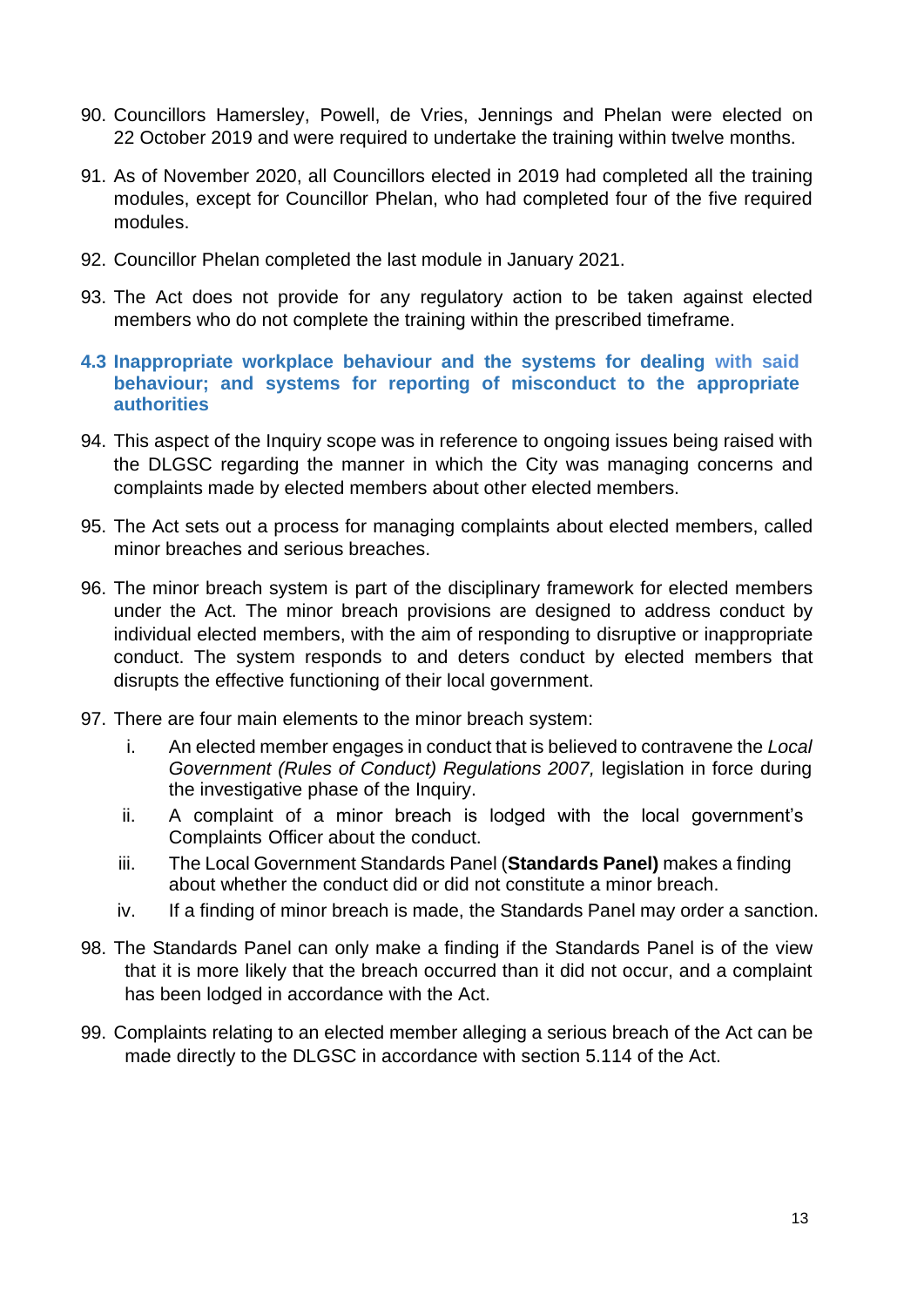- 100. A complaint of a serious breach must be made in writing and in the prescribed form and must give clear details of the following:
	- The person making the complaint
	- The person (and their role) alleged to have committed the breach
	- The action that is alleged to have resulted in the breach
	- Any other information supporting the complaint.
- 101. Serious breaches of the Act include but are not limited to the following provisions:
	- Section 5.21 Voting (failure to vote)
	- Section 5.65 Members' interests to be discussed at meetings to be disclosed
	- Section 5.67 Disclosing members not to participate in meetings
	- Section 5.75 Primary returns (failure to lodge by due date)
	- Section 5.76 Annual returns (failure to lodge by due date)
	- Section 5.93 Improper use of information
	- Section 5.123 Confidentiality (breach of confidentiality).
- 102. Allegations of serious breaches are heard by the State Administrative Tribunal (**SAT**) or prosecuted as an alleged offence in the Magistrates Court.
- 103. Concerns raised at the City that did not give rise to a complaint under the above framework consisted of complaints about inappropriate conduct by elected members. The introduction of the new Model Code of Conduct Regulations is designed to address these types of complaints. However at the time of the issues being addressed in this report, the Model Code of Conduct did not exist.
- 104. During 2018, City staff became overwhelmed with the number of concerns and complaints being raised by elected members and the City felt that they did not have the capacity or resources to deal with the concerns.
- 105. City staff stated that concerns had been raised by the Mayor and the staff about elected member behaviour, specifically fidelity to the Council, and the leaking of confidential information that ended up being published in the Post Newspaper or online on Facebook.
- 106. The City resolved to engage a consulting firm to assist in the preparation of material to support the City to manage these concerns, and whether there was any basis for those concerns to be raised as minor breach or serious breach complaints.
- 107. The City did not have any other processes in place to assess concerns and lodge appropriate complaints from elected members about elected members.
- 108. There were eight reports completed by the consulting firm that were used as supporting documents in the submission of both minor and serious breach complaints between August and November 2018.
- 109. All complaints received by the consulting firm were investigated. This manner of dealing with concerns raised at the City led to division among the elected members.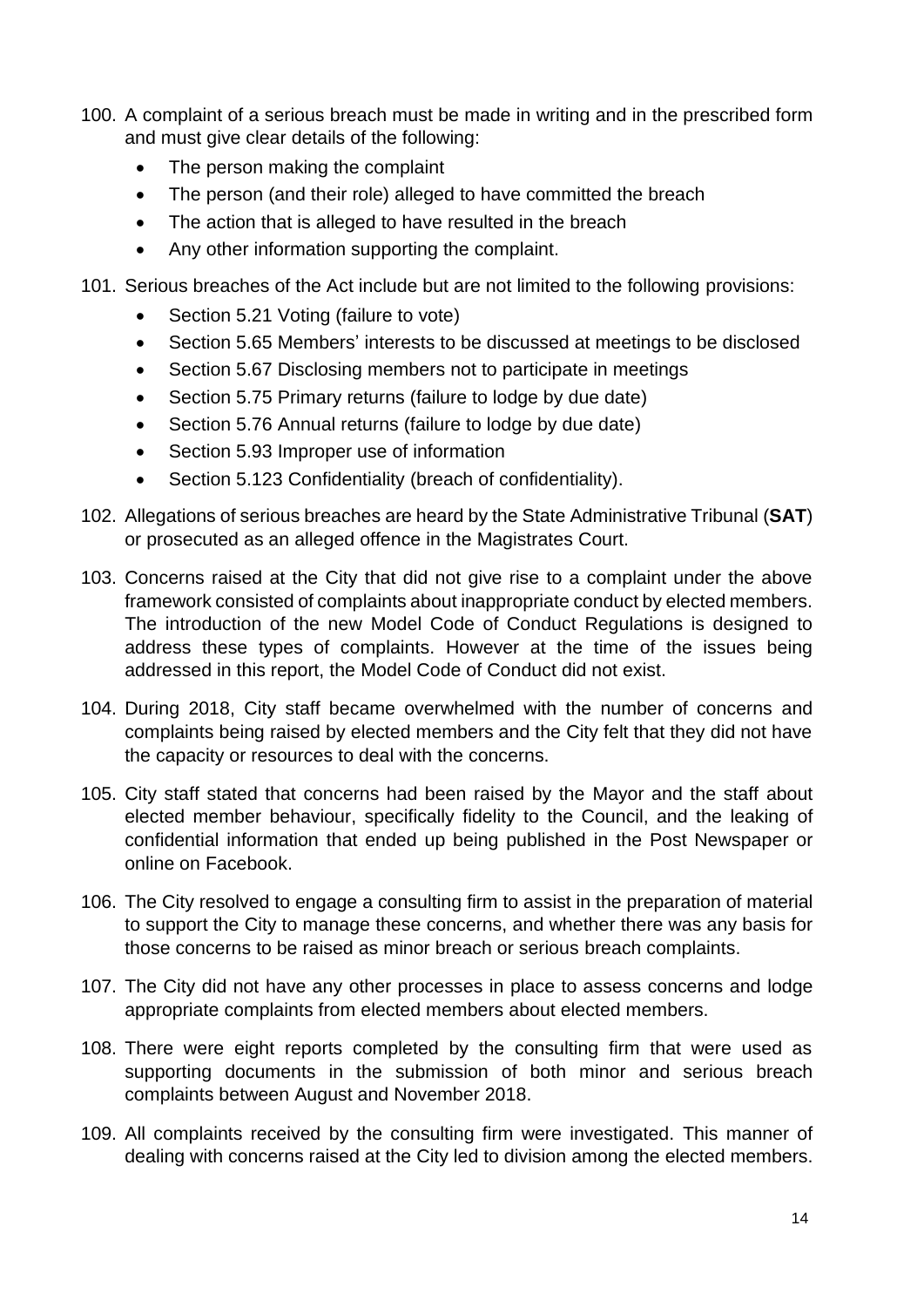- 110. Prior to the 2019 Ordinary Election, the City entered discussions with a law firm to investigate a number of matters concerning the behaviour of some elected members towards City staff.
- 111. City staff stated that they were concerned about the elected members' behaviour and interactions with staff, the nature and tone of emails and increased pressure and demands placed on staff. The law firm was to review correspondence and communications from certain elected members and provide a report back to the City to advise if any further inquiry into the matters was required.
- 112. The investigation did not eventuate, in part due to a change in the elected members following the 2019 Ordinary Election, and a desire by the City to see what effect that change in Council would bring to the City.
- 113. In early 2020, the Inquiry commenced amid further concerns that issues among elected members had deteriorated to an extent that there was obvious division between the Council, the administration, the Mayor and the CEO. It was reasonable for Authorised Persons to deduce that any formal complaints regarding minor or serious breaches may not be managed in accordance with the legislative framework, given the manner in which previous concerns had been outsourced.
- 114. The City's management staff were advised during the Inquiry that it would be prudent to develop a complaints management procedure to ensure all concerns regarding elected members behaviour should be managed in accordance with the legislative framework.
- 115. The City identified that it is not its role to investigate matters on behalf of the elected members wishing to lodge a minor breach complaint.

#### <span id="page-17-0"></span>**4.4 Declarations of interest by elected members and administration staff**

- 116. This aspect of the Inquiry scope was in reference to matters being raised with the DLGSC regarding the declaration of interests by elected members and the CEO. In particular:
	- (a) The requirement for the CEO to declare a financial interest when attending her performance review meetings.
	- (b) The requirement for certain elected members to declare an impartiality interest in matters discussed at Council meetings relating to former Councillor Matheson.
	- (c) The nature of the impartiality interests declared by Councillor Phelan in matters discussed at Council meetings relating to former Councillor Matheson.

#### Financial interest - CEO Lavery

117. Throughout her employment, CEO Lavery attended numerous performance review meetings and was present when the topic of her employment was discussed at Council meetings.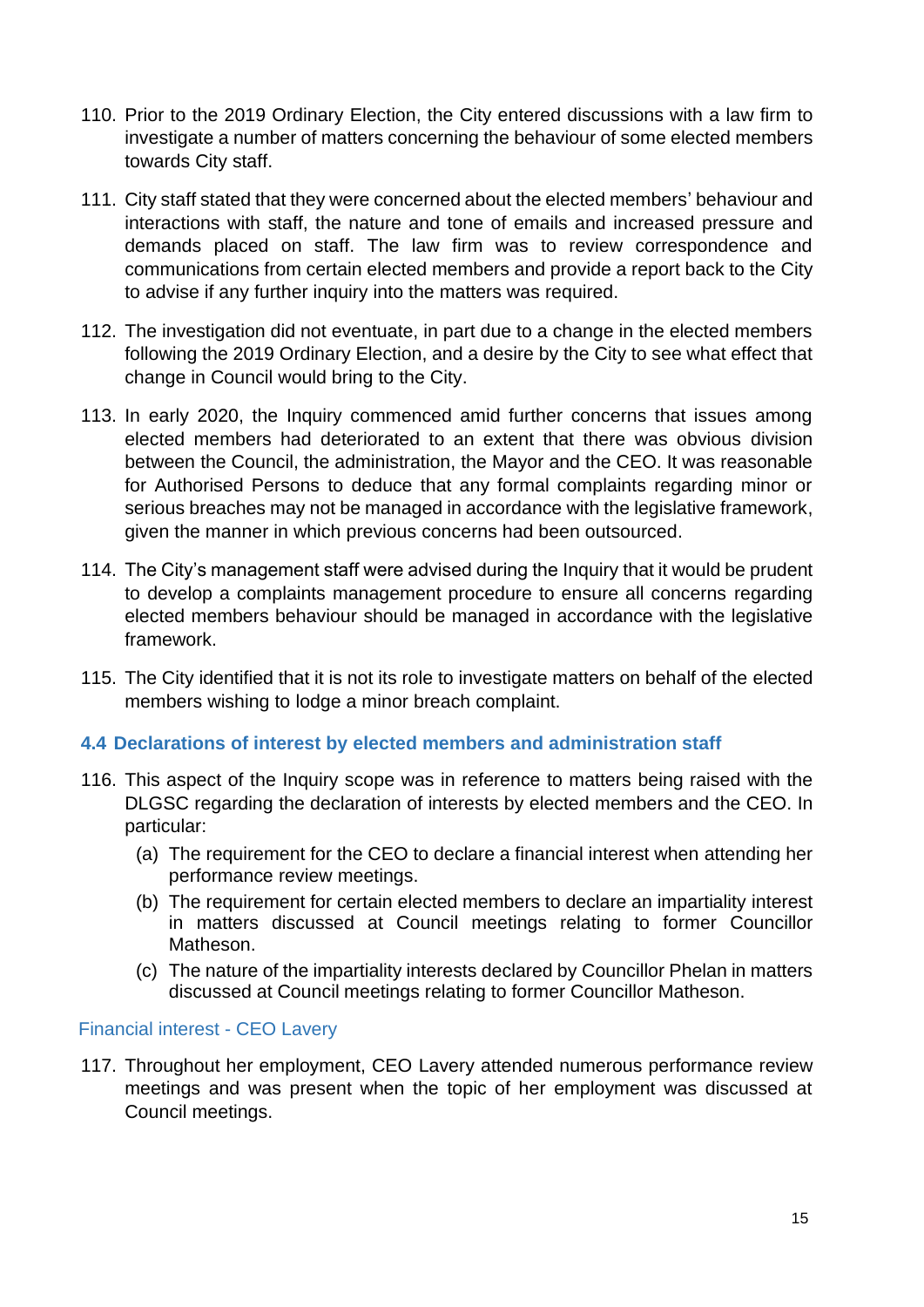- 118. Section 5.60A of the Act states that 'a person has a financial interest in a matter if it is reasonable to expect that the matter will, if dealt with by the local government, or an employee or committee of the local government or member of the council of the local government, in a particular way, result in a financial gain, loss, benefit or detriment for the person'.
- 119. Section 5.63 of the Act states section 5.70 does not apply to a relevant person who has an interest relating to the pay, terms or conditions of an employee unless the relevant person is the employee.
- 120. Section 5.70 of the Act states 'an employee who has an interest in any matter in respect of which the employee is providing advice or a report directly to the council or a committee must disclose the nature of the interest when giving the advice or report'.
- 121. The issue of whether a CEO is required to declare a financial interest at CEO performance meeting turns on whether the CEO has provided advice or provided a direct report to a council about their pay, terms or conditions where there is a reasonable expectation that it may result in a pecuniary gain or loss.
- 122. It is not the case that merely by the attendance of a CEO at their performance meeting that a financial declaration is required. If the purpose of a meeting, or a specific item in a meeting, is that a council in its capacity as the CEO's employer is conducting a performance appraisal of the CEO, it can be said that the CEO is not providing advice or a direct report to the council, rather they are participating in the performance appraisal in their capacity as the council's employee.
- 123. If the CEO is present and the council is discussing the contents of a report or advice from the CEO which only seeks to advocate for the quality of their performance as a CEO, this may be viewed as providing advice. That being said, if the meeting, or a specific item in a meeting, was for the purposes of the performance appraisal of the CEO, it would be difficult to construe an attempt to advocate for their own abilities, as other employees do as part of a performance appraisal process, as advice.
- 124. A CEO should declare a financial interest in circumstances where the CEO is directly involved in providing recommendations or conclusions contained within a report, or gives such advice, and there is a reasonable expectation it may result in a pecuniary gain or loss. Examples include where a CEO actively provides a recommendation on what action a council should take or where the CEO advocates for a pay rise or other pecuniary benefit.
- 125. At the Council meeting on 18 June 2019, the Council voted on agenda item 13.1 which referred to a motion concerning the CEO Progress Performance Review. CEO Lavery did not make a declaration at the meeting.
- 126. CEO Lavery had previously advised the DLGSC that she did not provide advice or a report directly to the Council in relation to the agenda item and therefore was not obliged to disclose an interest.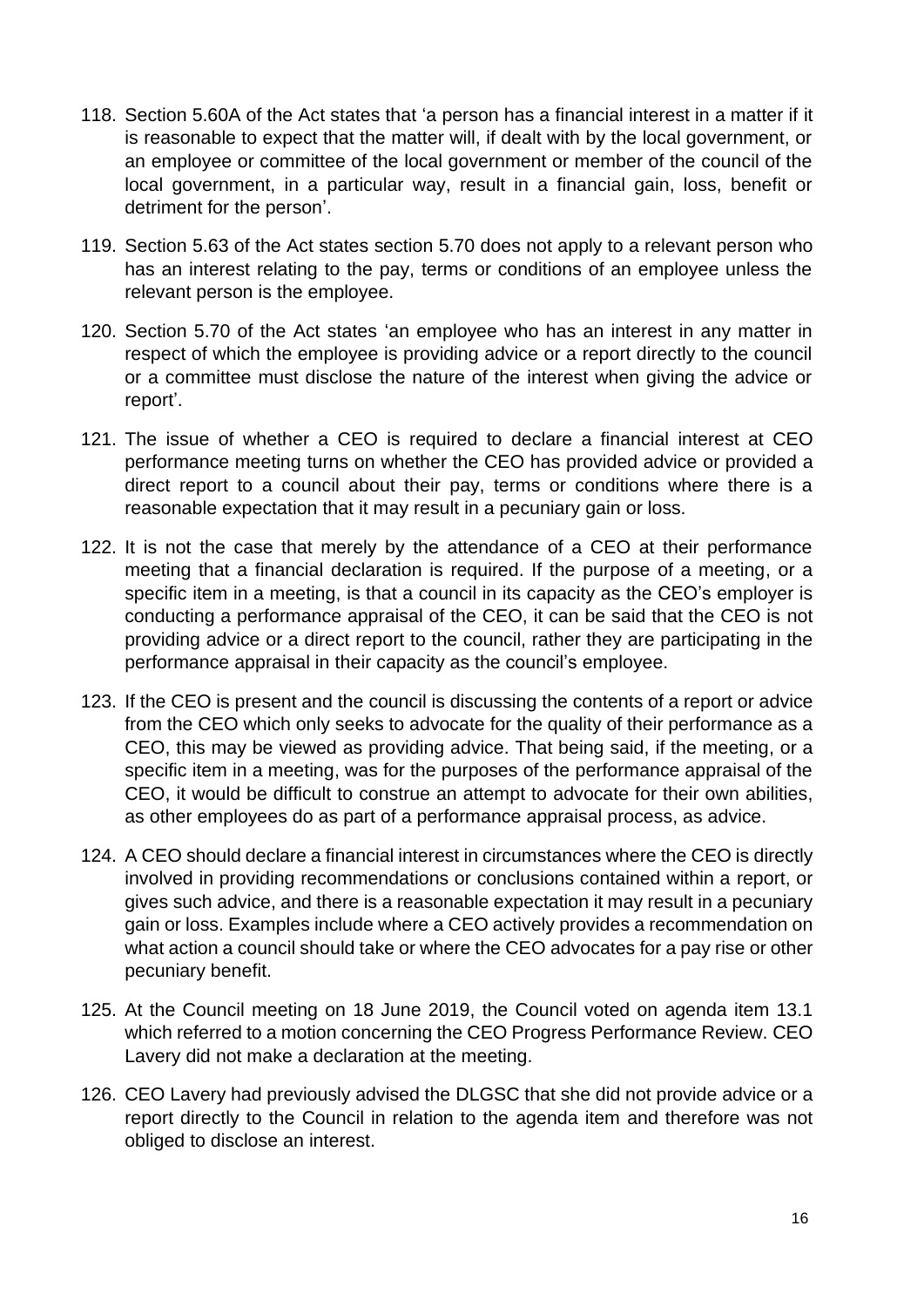- 127. CEO Lavery submitted a financial interest in relation to item 13.3 at the Council meeting on 17 September 2019, citing 'I am an employee of the City and the report deals with my performance and remuneration review'.
- 128. CEO Lavery submitted a financial interest and an impartiality interest in relation to item 13.1 at the Council meeting on 19 November 2019, citing that the item 'may have a future financial impact and I may have an impartiality interest as I am an employee of the City, and the report deals with the appointment of my performance reviewers'.
- 129. CEO Lavery submitted a financial interest in relation to an urgent business item at the Council meeting on 17 March 2020, citing 'the urgent business item relates to a matter to do with my employment'.
- 130. CEO Lavery submitted a financial interest and an impartiality interest relation to item 13.2 at the Council meeting on 21 April 2020, citing that the item 'may have a future financial impact and I may have an impartiality interest as I am an employee of the City and the report deals with items dealing with my performance review'.
- 131. CEO Lavery submitted a financial interest and an impartiality interest in relation to item 13.2 at the SCM on 27 May 2020, citing that the item 'may have a future financial impact and I may have an impartiality interest as I am an employee of the City and the report deals with items relating with my performance review'.
- 132. In summary, it is the Authorised Persons view that CEO Lavery erred on the side of caution by submitting declarations at five out of the six relevant meetings in 2019 and 2020. Further, more clarity in the meeting minutes as to whether CEO Lavery actually provided advice or a report that was reasonable to expect may result in a pecuniary gain or loss could have been included to make it clearer whether a declaration of financial interest was required.

#### Matters involving former Councillor Matheson

- 133. Matters involving former Councillor Matheson were the subject of Council discussions on 17 March 2020, 21 April 2020 and 19 May 2020. Several elected members declared impartiality interests in relation to those matters.
- 134. Councillor Mansfield declared impartiality interests in relation to former Councillor Matheson on 17 March 2020, 21 April 2020 and 19 May 2020. The nature of the impartiality interest was that Councillor Mansfield was the complainant in the minor breach complaint lodged with the Standards Panel against Councillor Matheson and the subsequent appeal of the Standards Panel decision being heard by the SAT.
- 135. Councillor Hamersley declared interests in relation to former Councillor Matheson on 17 March 2020, 21 April 2020 and 19 May 2020. The nature of her interest was that in the period prior to her election as a Councillor, she provided Ms Matheson with assistance in respect of the complaints lodged against her, including the complaint which was the subject of the matter before the SAT in the *Matheson and Local Government Standards Panel [2020] WASAT 26* (**Matheson SAT matter**).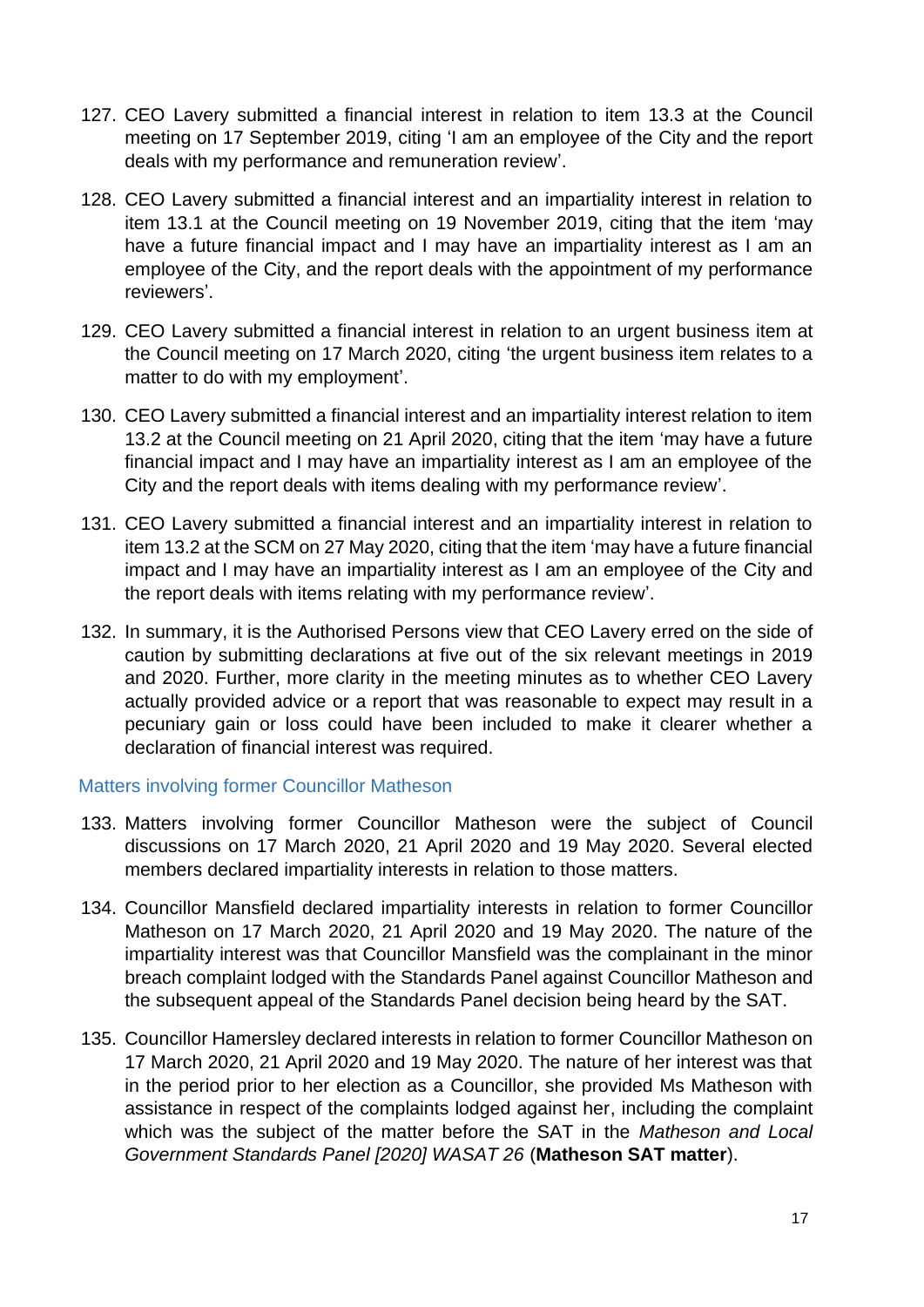- 136. Councillor Stroud declared interests in relation to former Councillor Matheson on 17 March 2020, 21 April 2020 and 19 May 2020. The nature of her interest was that she was a Councillor present at the Council meeting on 28 August 2018 and voted on item 13.1 which was a subject of the Matheson SAT matter. Councillor Stroud also declared that she had been provided with information through the FOI process that may have been used as evidence in the SAT decision and that she attended the hearing of the Matheson SAT matter on 5 February 2020 and the SAT decision on 4 March 2020.
- 137. Councillor Jennings and Councillor Powell declared interests in relation to former Councillor Matheson on 17 March 2020 and 21 April 2020, but neither declared an interest at the Council meeting on 19 May 2020. The nature of the interest was that they both attended the hearing of the Matheson SAT matter on 5 February 2020 as members of the public in the public gallery.
- 138. Mayor Taylor declared interests in relation to former Councillor Matheson on 17 March 2020, 21 April 2020 and 19 May 2020.
- 139. In summary, it is the Authorised Persons' view that the elected members, with the exception of Councillor Phelan, declared appropriate impartiality interests in relation to the Matheson SAT matter.
- 140. Any impartiality interests not declared would not have precluded any elected member from participating in the discussion or voting on the matters involved.

Impartiality interest - Councillor Phelan

- 141. Regulation 11(1) of the *Local Government (Rules of Conduct) Regulations 2007* states that an interest means an interest that could, or reasonably be perceived to, adversely affect the impartiality of the person having the interest and includes an interest arising from kinship, friendship or membership of an association.
- 142. Regulation 11(2) states that a person who is a council member must disclose the nature of the interest.
- 143. Councillor Phelan lodged declarations of an impartiality interest in matters discussed at Council meetings held on 17 March 2020, 21 April 2020 and 19 May 2020, stating 'I reside at the same address as Julie Matheson'. The nature of the interest – kinship, friendship or membership of an association – was not disclosed.
- 144. At the Council meeting on 17 March 2020, six Councillors submitted declarations of interest surrounding items 11.5 and 12.3 regarding the Matheson SAT Matter.
- 145. The receipt of a large number of declarations was discussed by the City staff and a decision was made to obtain advice surrounding possible issues of apprehended bias. The advice was emailed to all Councillors on 9 April 2020.
- 146. The advice contained, among other things, reference to the lack of detail in Councillor Phelan's declarations with regard to the nature of the relationship. During his interview, Councillor Phelan was asked about his relationship with former Councillor Matheson. The answers provided by Councillor Phelan indicated the nature of his interest was one of friendship.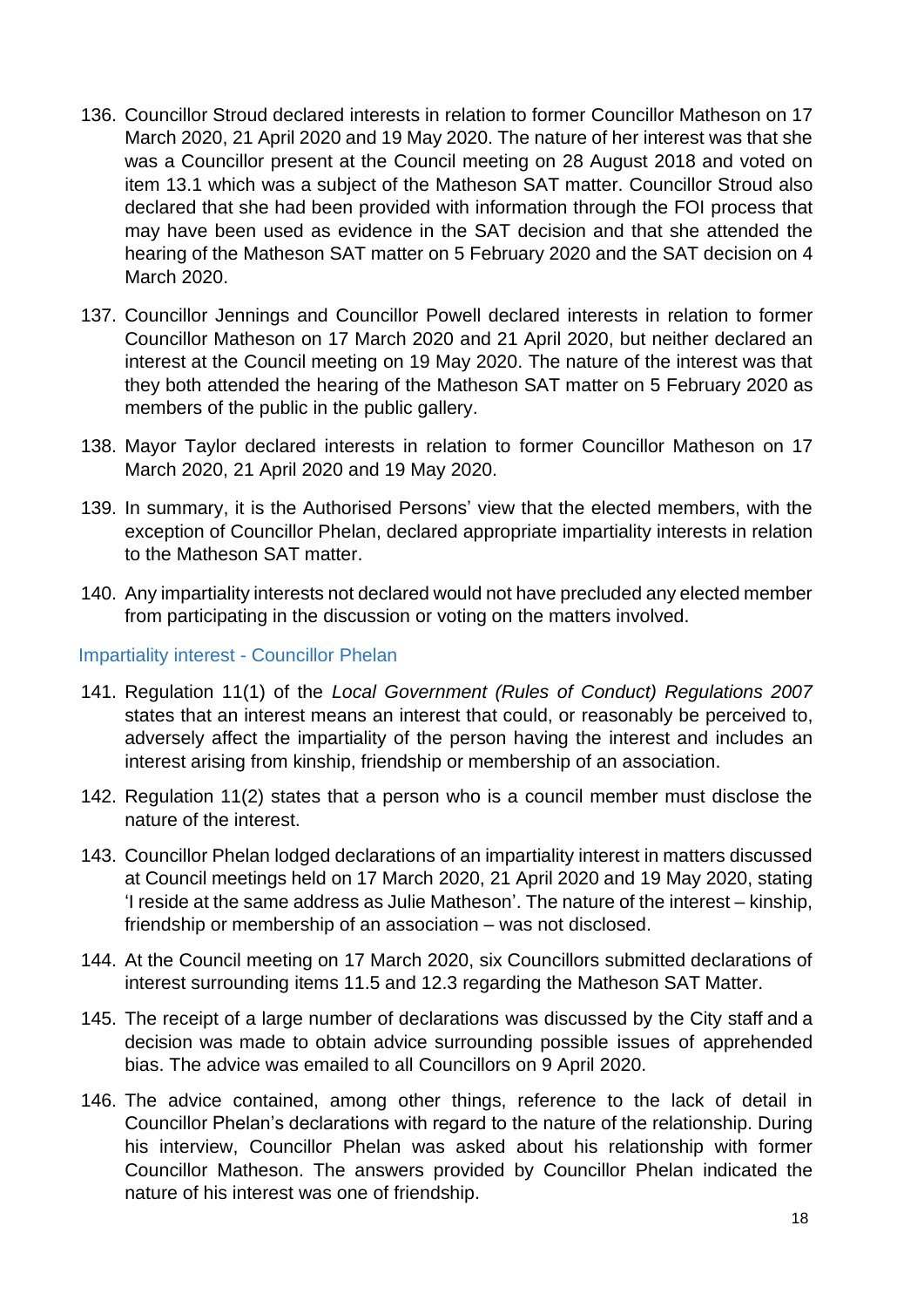- 147. Councillor Phelan was also asked why he continued to make declarations to the effect that he resides at the same address as Ms Matheson without divulging the nature of the interest, despite having received the advice via email on 9 April 2020. Councillor Phelan stated he had not read the advice and was not aware that a section of it pertained directly to himself.
- 148. In summary, Councillor Phelan did not declare the full nature of his interest in the matters involving former Councillor Matheson on 17 March 2020, 21 April 2020 and 19 May 2020; however, this did not preclude him from participating in the discussions and voting on the matters involved.

#### <span id="page-21-0"></span>**4.5 Workplace culture at the City**

- 149. This aspect of the Inquiry scope was in reference to concerns being raised with the DLGSC that:
	- the CEO and a Director at the City appeared to be obstructing the Mayor during Council meetings; and
	- several motions passed by the Council highlighted division amongst elected members and the CEO.

#### Relationship between the Council and administration

- 150. During interviews, City staff were asked about the relationship between the administration staff and the elected members. City staff mentioned that there was a breakdown between the administration and the Council, that some Councillors had no faith in the advice being given, and that emails from elected members were often 'accusatorial, complicated, demanding and antagonistic'. City staff also commented that emails from the Mayor and some elected members were 'rude, dismissive or critical of staff'.
- 151. A City staff member stated that 'advice that was once trusted is now being questioned. Legal advice is then being sought and then that advice is being questioned or declined'.
- 152. Another City staff member stated that the new Council coming in (October 2019) looked really positive: 'The new elected members responded really well with the inductions and training, and the relationship the executive were building with the new Councillors looks promising.' That then went pear-shaped at the AGM in December. The Councillors that came on board were really unhappy with how the AGM was run and the inability of the community to move motions or ask questions'.
- 153. Another City staff member stated that the trust between the new and the old Council 'began to dissolve afterthe December AGM and then the SCMs in January [2020].The good work that was being done to build positive relationships between admin and Council was broken down with COVID and the difficulties that are faced with interactions only being via Zoom. The breaking down of barriers is very difficult when conversations are remote and not face to face'.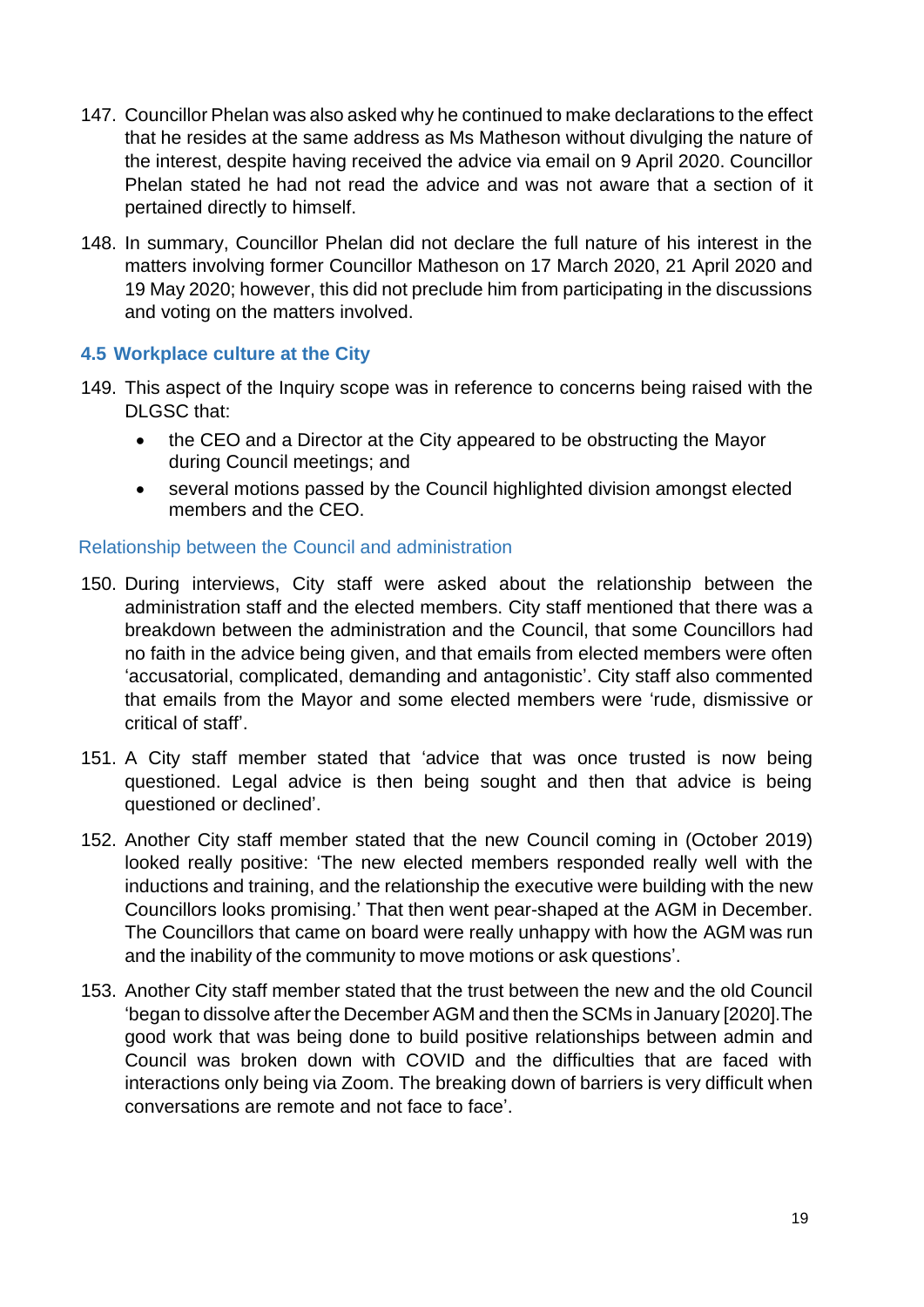- 154. Councillor Davis stated, 'I think that there is a general desire amongst some Councillors to go against some recommendations or the ideas of other Councillors just because they are contrary'. Councillor Davis made mention that 'the current Council is divided, much like the old Council and that it's interesting that there are Councillors who think that the admin are the enemy'.
- 155. Councillor Mansfield stated that 'there is a lack of communication and trust and there is a deep division in Council which means people become very wary, guarded, sceptical and they are unable to discuss things in an open manner'.
- 156. Councillor McMullen stated that 'I think where things break down when there is a lack of communication between Council and staff or within Council then people start to think there is a conspiracy going on or people furthering their own interests or staff aren't doing the right thing'.
- 157. Specific matters raised that fuelled a divide between the elected members and the administration staff (addressed below) included:
	- The volume of emails received through the elected member communication (EMC) inbox requesting information
	- FOI applications submitted by elected members
	- Mayor questioning staff recruitment processes
	- Mayor's access to the administration building
- 158. In summary, the lack of trust between elected members and the administration was evident through all of the interviews conducted by Authorised Persons. The particular issues addressed below are demonstrations of how the lack of trust is affecting interactions and processes at the City.

#### The volume of elected member requests for information

- 159. City staff stated the number of EMCs being received from elected members had significantly increased, causing pressure on staff and time delays in responding to the emails, not only due to the volume but also to the complexity of responses required.
- 160. It was reported by the City that for the 18-month period from 1 January 2019 to 30 June 2020, EMCs sent to the EMC inbox included:
	- (a) all EMCs average of 65.5 per week
	- (b) from the Mayor and Deputy Mayor average of 43.76 per week
	- (c) from the Mayor alone average of 29.56 per week
- 161. As a comparison, it was reported that in the 12-month period between 1 October 2016 and 30 September 2017, the previous Mayor sent a total of 152 EMC requests, averaging 2.92 per week.
- 162. Throughout the Inquiry, it was noted that elected members made multiple comments through email, interview and through CEO Lavery's performance review that sometimes the CEO's responses to emails lacked detail, did not address the question asked, were not timely or were passed on to other staff to answer, further delaying the response time.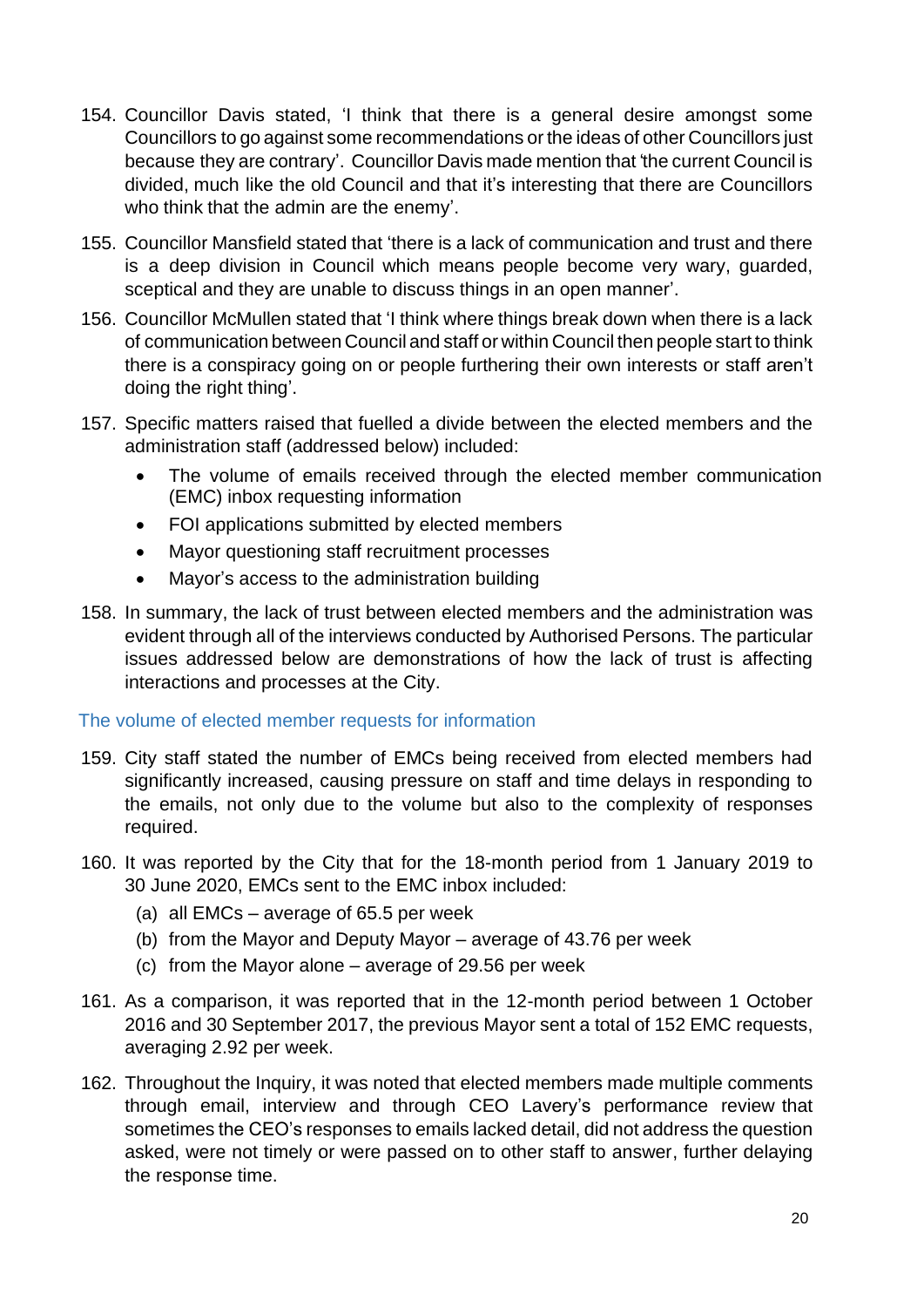- 163. CEO Lavery was asked by the Authorised Persons why she referred emails to Acting Director Paul Moll or Director Scott Hawkins. CEO Lavery stated that in the period of the Inquiry, she had received 'over two and a half thousand emails just from the Mayor'.
- 164. CEO Lavery stated that 'I can't deal with that volume of emails myself, so in order to try and meet the elected members' expectations of getting timely responses to emails, I do need to have Directors respond to those emails'.
- 165. Director Hawkins said that when working with previous CEOs and councils in relation to governance matters, he estimated that he would spend around 20 percent of his time responding to emails. With the current Council and the Council elected in 2017, he estimated that he was spending 80 to 90 percent of his time dealing with governance email responses.
- 166. Director Hawkins said that there were elected members who were trying to fulfil an administrative role for the community so that increases the volume of emails. Instead of referring someone directly to the City administration, elected members would send an email to the administration and then request that the administration respond to the community member. The City had a customer request management system to deal with those emails. With elected members now being part of the process, it had increased the volume of correspondence required.
- 167. Councillor McMullen made a request for an elected members 'Information Supply Process' at the Council meeting on 20 August 2019. It was noted at that meeting that a more streamlined process for responding to elected members' communications in a timely manner was currently underway. It was agreed at that meeting that to establish a means by which legal and governance advice received by the City would be distributed to elected members and saved in a location accessible by elected members, for their future reference.
- 168. Councillor McMullen submitted an elected member's motion (**EMM**) to Acting Director Moll on 8 August 2019 for inclusion in the 20 August 2019 Council meeting agenda. The EMM, titled 'Elected Member Information Supply Policy' outlined a policy to be prepared by the CEO. The policy was to address seven points including an expected maximum staff response time for existing documents, ensuring the criteria that the CEO used when assessing a document was confidential and also to establish a legal and governance database.
- 169. In the response from Acting Director Moll, Councillor McMullen was advised that the Council was not able to instruct the CEO to prepare a draft policy, as the effect of the motion would be to extend the functions of the Council into the day-to-day operations of the City.
- 170. Councillor McMullen stated that he was not able to put up his EMM as it was supposedly directing staff. Ultimately, Councillor McMullen was required to concede and amend his EMM to two points and request that the CEO consider whether and how, and to what extent, the new information supply process may accommodate any or all of the following in order to have the EMM tabled.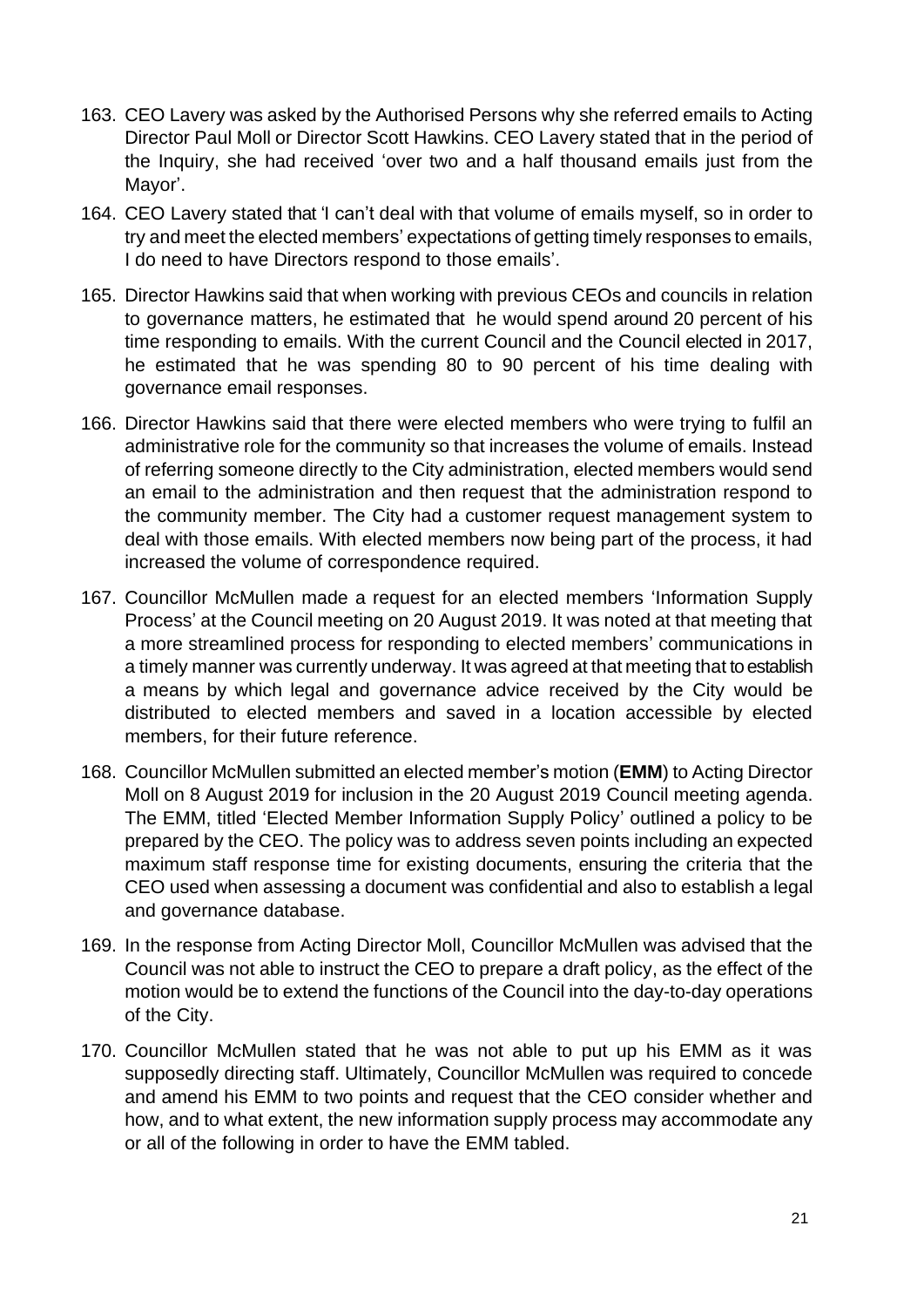- 171. Councillor McMullen made a second request at the 17 March 2020 Council meeting for a legal and governance database. The motion was to establish a secure electronic database relevant to the role of Councillors, accessible by Councillors, with advice to be sorted according to subject matter, date and advisor.
- 172. A City staff member was asked why the database had not been created as part of the EMM, given that this was a decision of Council. The staff member stated that it was not feasible to procure what was essentially a database. It was going to be somewhat complicated to do what they wanted.
- 173. CEO Lavery said that the City had been reviewing a method to try and improve their timeliness in relation to responding to emails. The City had agreed to respond within three working days, but it was not always achievable, given the number of emails they were receiving and their level of complexity.
- 174. In summary, the number and complexity of emails requesting information or access to documentation was taking an excessive amount of the administration's time, causing delays in the time and quality of the information being provided. This had caused frustration from the elected members' point of view who felt they were not being provided the information they required in a timely and fulsome manner.

#### FOI applications by elected members

- 175. From 2016 to 2018, the City averaged 8 Freedom of Information (FOI) applications per year with no applications being submitted by elected members. At that time, it was estimated that processing FOI applications accounted for approximately 15 per cent of the workload for the staff member tasked with that role.
- 176. In 2018 to 2019, the City received 18 FOI applications with 17 of those from elected members. Ten of those applications were received from one elected member.
- 177. City staff stated that some of the FOI applications by elected members were inappropriate and that they were using the FOI process to gain advantage for themselves over others. This was having an impact on staff who were feeling that, by processing the applications, they were being directed or pressured to act in a certain way.
- 178. CEO Lavery stated she had spoken with Mayor Taylor on occasions about the Mayor's attitude towards a staff member during communications with the officer regarding an FOI matter. In the CEO's opinion, the Mayor had exhibited some pushy behaviour and had questioned the staff member's professional capabilities.
- 179. A grievance was submitted by the staff member and as part of the outcome, all emails from elected members that are sent directly to the FOI email account are now automatically placed into that elected member's email folder. This folder is checked by a manager. The City's staff member is no longer in direct receipt of these emails.
- 180. During her interview for the Inquiry, the Mayor said she felt that the FOI process was not being undertaken appropriately and commented that her questions about the release of information were met with a lack of response, obstructionist behaviour and an inconsiderate approach.
- 181. Mayor Taylor advised that she requested the FOI process be reviewed as she felt that it was not being applied consistently to all applicants and affected parties.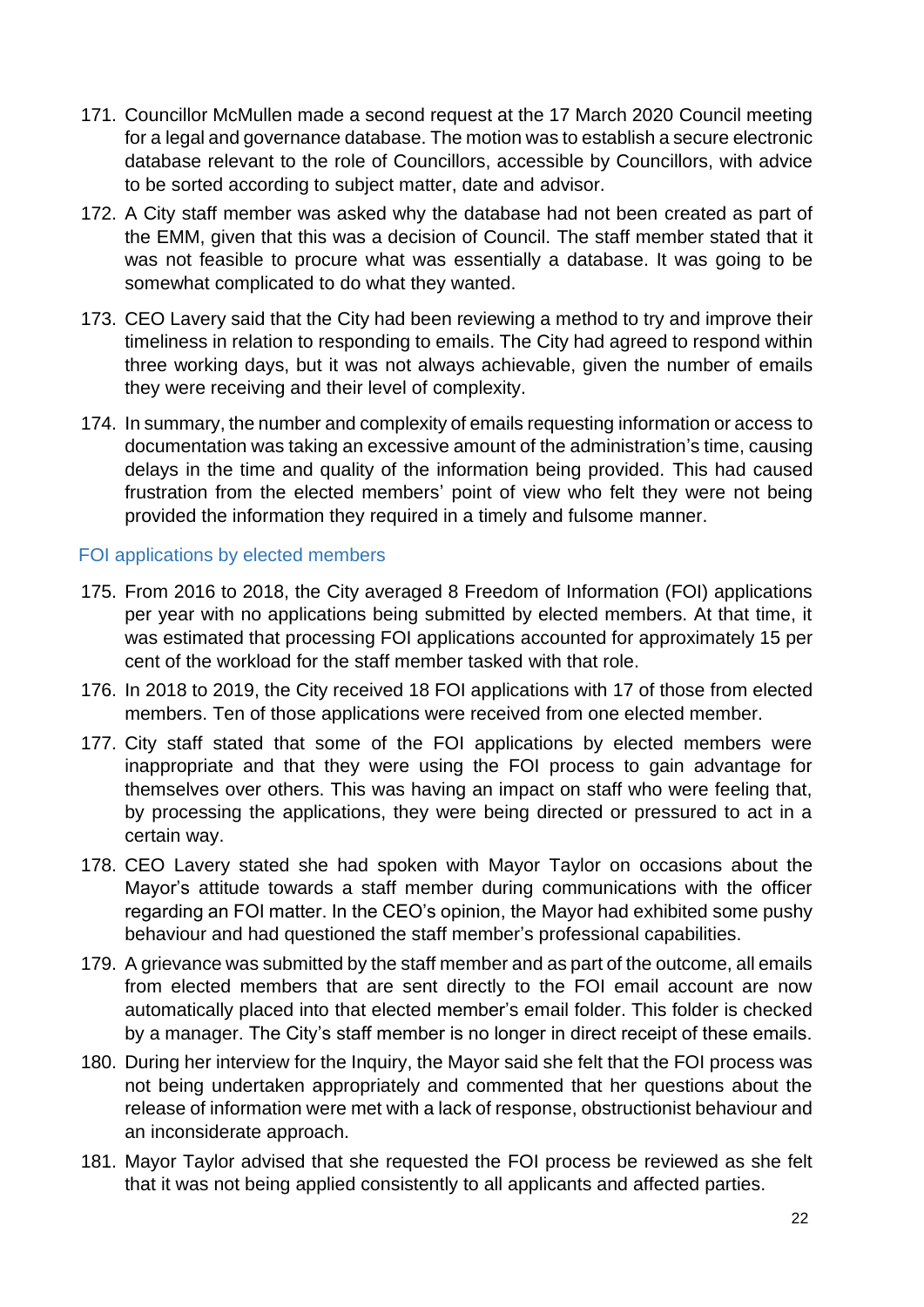182. In summary, the increase in FOI applications put additional pressure on staff. The added factor that the applications were from elected members increased that pressure to not only process the applications in a manner consistent with the law, but also to the applicants' and/or affected parties' satisfaction.

#### Mayor questioning staff recruitment processes

- 183. During the Inquiry, information was provided concerning Mayor Taylor's request for information about the recruitment of a staff member in mid-2020.
- 184. At the 7 July 2020 Council meeting, the mayor submitted an EMM Confidential Staff Matter requesting that the City prepare a report for the Council on how their recruitments and appointments were conducted as per Section 5.40 of the Act.
- 185. During her interview for the Inquiry, Mayor Taylor stated that she had initially asked the CEO for non-specific, non-identifying information in relation to the recruitment processes. The Mayor stated that the discussion surrounding recruitment with the CEO was conversational. However, CEO Lavery stated that the Mayor asked for a 'blow by blow' report on how a particular staff member was recruited.
- 186. CEO Lavery stated Mayor Taylor asked the CEO to provide her with details of a particular recruitment process involving a particular successful applicant, and details of that staff member's performance reviews. The CEO refused to provide the information, citing section 5.41(g) of the Act.
- 187. In an email from Mayor Taylor to elected members on 25 June 2020, the Mayor advised that CEO Lavery had refused to provide a summary to her and given that it is the prerogative of the Council to be able to question and ask for information as part of confirming that proper management was occurring at the City, the only option left for the Mayor was to bring an EMM, despite this being unfortunate and unnecessary in normal circumstances.
- 188. The Mayor stated that she had received advice from WALGA that she could ask questions about the particular recruitment process and that she asked the CEO via email how many people had applied for the position. CEO Lavery replied to the email stating that she did not have to give the Mayor any information about that recruitment.
- 189. During her interview for the Inquiry, the Mayor was asked if she was concerned that a recruitment process had not been undertaken. The Mayor stated that she was unaware if it happened. When asked what made her believe that perhaps the process did not happen, the Mayor stated that people quite often talked to her about various job ads, and that big recruitments were often discussed. According to the Mayor, she felt that did not occur on this occasion.
- 190. During her interview for the Inquiry, CEO Lavery was asked if the recruitment process in question had been undertaken in accordance with appropriate policies and procedures. CEO Lavery advised that an external recruitment process had been undertaken with several people interviewed. The applicant selected was the most qualified person for the position.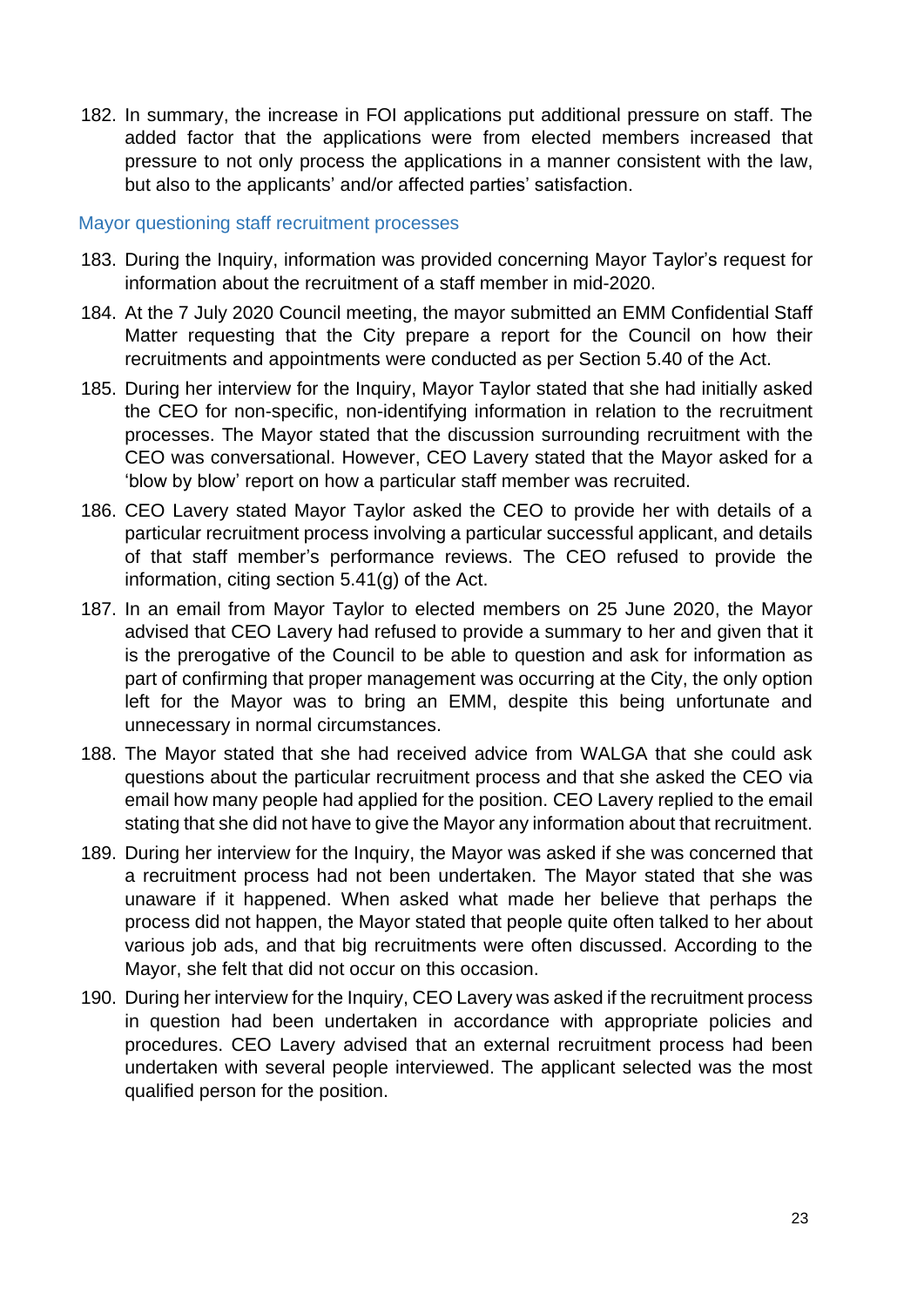- 191. CEO Lavery stated the Mayor put up an EMM which was moved behind closed doors because it contained information about a particular staff member's recruitment process, and the matter was only brought out from behind closed doors when the Mayor agreed to remove the component that specifically mentioned the staff member's name.
- 192. A motion was then put to Council for the CEO to prepare a report on how the City conducted recruitments and appointments with specific reference to section 5.40 of the Act. The information was to be provided to the Mayor and Councillors by 15 September 2020.
- 193. In summary, it is the Authorised Persons' view that this depicts the type of debate that often occurred between the Mayor and the CEO and was indicative of the breakdown in the relationship between them. Matters that should have been resolved during their regular meetings were brought before the Council, highlighting how their working relationship had deteriorated.

#### Mayor's access to the administration building

- 194. The City has a clear communication protocol that states elected members are to direct any queries to 'authorised officers' which are the CEO and Directors. Elected members may also contact the Manager of Information Services for requests for ICT assistance or the Manager of Finance and Governance Services for routine finance and governance matters. The Mayor also has access to the Manager of Communication and Engagement for all media and communication information. The policy states that all communication should be via email or by phone.
- 195. City staff were asked about the Mayor's restriction to the administration side of the City's offices that occurred in March 2020.
- 196. During her interview for the Inquiry, CEO Lavery stated that when the offices were closed due to the COVID-19 pandemic, the City limited access to the administration side of the building to essential staff and any staff who were going to be in the office.
- 197. CEO Lavery stated that because of the closure, the Mayor lost her access to the administration side of the building, but maintained access to her office, the Councillors' kitchen, Council chambers, committee room and facilities. CEO Lavery stated she did not specifically mention it to Mayor Taylor and that she was aware the Mayor only found out when she went to access the building but was unable to do so.
- 198. Acting Director Moll stated that he had been requested by CEO Lavery to cease the Mayor's swipe card access at the beginning of the COVID-19 pandemic.
- 199. Acting Director Moll stated that previously the Mayor had used the opportunity to walk through the administration building and chat to staff, and that the Mayor had also interrupted meetings, including one between the CEO and one of the Directors during a performance review.
- 200. CEO Lavery was asked why the Mayor's access had not been reinstated, to which she stated that the City has a communication protocol that advises elected members how to channel communications through to the administration.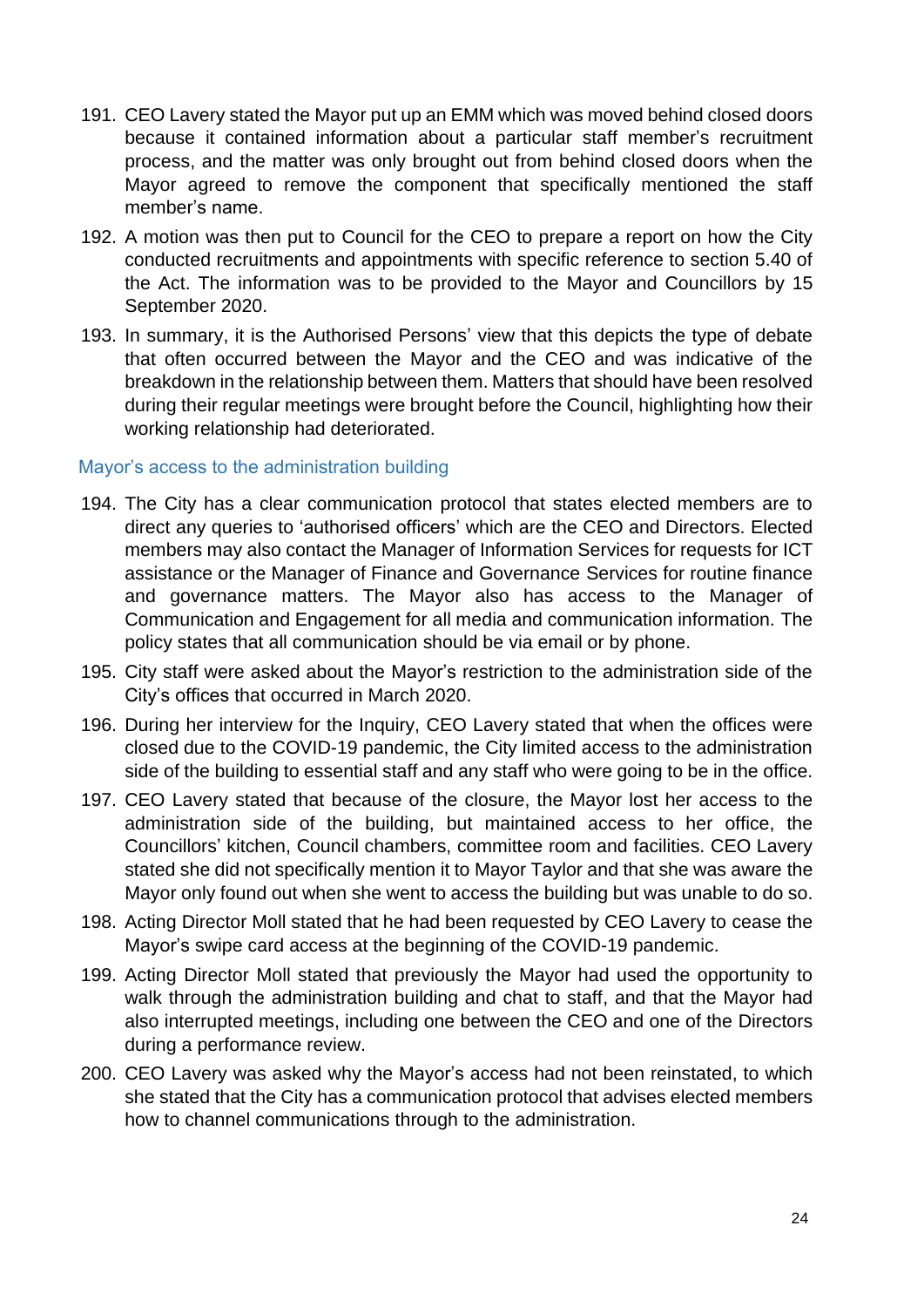- 201. CEO Lavery stated that she had previously spoken with the Mayor about her dealings with the staff and her practice of entering the administration building and going directly to staff and talking to them. The CEO gave several examples of the Mayor interrupting her and other staff at inappropriate times.
- 202. CEO Lavery stated that after speaking with the Mayor and reminding her of the protocol, the Mayor continued to use her access as an opportunity to request information from staff and disrupt meetings.
- 203. On 24 March 2020, CEO Lavery requested by email that the Mayor refrain from entering the administration side of the building.
- 204. CEO Lavery stated that she had had 'words' with the Mayor about it, that it was an ongoing issue, and that the very next day, 'she (the Mayor) was back doing the same thing'.
- 205. Authorised Persons identified that without access to the administration section of the building, the Mayor still had access to tea and coffee facilities, amenities, printing and stationery and her own personal assistant (appointed 19 August 2019). The CEO stated that she had explained to the Mayor that given her ongoing actions, her access to the administration building would not be reinstated.
- 206. As at 9 September 2020, Acting CEO Scott Hawkins had not reinstated the Mayor's access to the administration side of the building, stating that due to the Mayor's interactions with staff, her access status had not changed. Mr Hawkins reissued the 'Communication by Elected Members' protocol to the Mayor and elected members for their information and compliance.
- 207. In summary, it is the Authorised Persons' view that this highlights the discordance between the administration and Mayor Taylor.

#### Relationship between elected members

- 208. During their interviews for the Inquiry, it became clear that most elected members felt there was poor communication among the elected members, with most stating they only spoke to each other at Council meetings or though emails. Some felt that Mayor Taylor only communicated with them via email and was not modelling a collegiate environment for cohesive relationship-building between elected members which may have helped to break down some barriers.
- 209. One Councillor stated: 'There has been times when there has been no communication, other times when there has been small amounts of communication. Very rarely has it been adequate'.
- 210. Another Councillor stated: 'I could sit here and say that she could be more collaborative but there are a number of people who have come to Council and made it clear to her directly that they are not interested in doing that and are upset with her performance over the last two years'.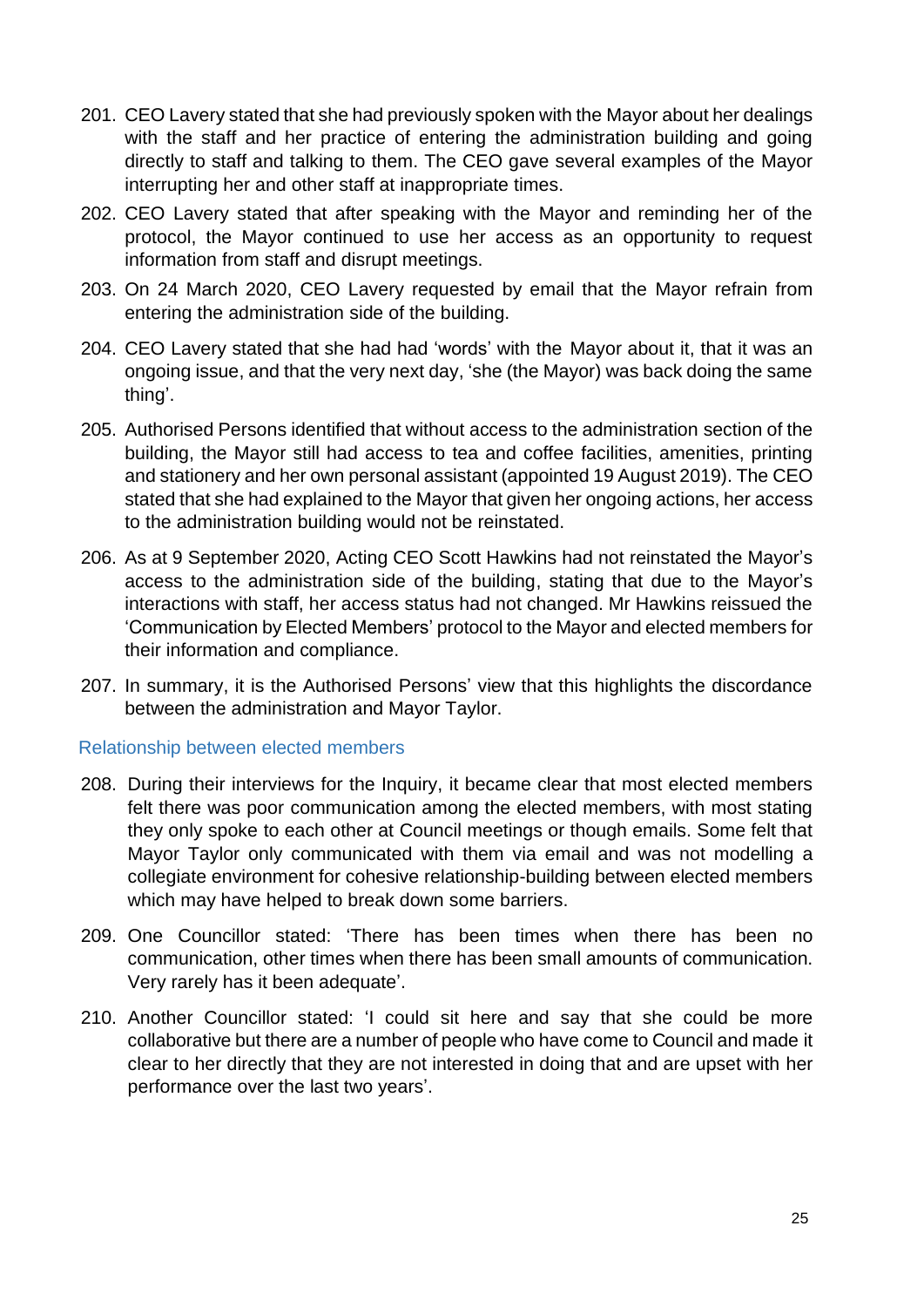- 211. Mayor Taylor explained that relationship-building had been difficult: 'Well, I guess it's kind of tricky, because particularly as a number of councillors who were elected were quite vocal critics of council before they were elected and one of the things that was mentioned a bit was around the transparency and not having discussions outside of council. So there is a tension between…being friendly and meeting [to make decisions]'.
- 212. Mayor Taylor stated: 'We don't have to like each other but as best we can, we should be respectful to each other, and the same with admin. If admin don't necessarily agree but give us professional advice on options that council have asked for, we will make good decisions. I'm having trouble seeing that and that's what I would like Subiaco Council to work towards'.
- 213. Almost all elected members indicated that this situation was exacerbated by the government restrictions imposed in response to the COVID-19 pandemic and the move to holding Council meetings online.
- 214. During their interviews for the Inquiry, elected members were asked about the culture of the Council. Most elected members discussed how the Council was divided with some stating that there were constant referrals to the 'Save Subi' endorsed members.
- 215. Councillor Davis stated that he had seen some abhorrent behaviour but had not lodged a complaint as a previous minor breach complaint had taken over a year with no outcome because the elected member was no longer a Councillor.
- 216. Councillor Jennings made a comment that elected members had been quoted in the papersabout certain things that had been said at Council meetings and there had been various things said about some Councillors 'which were probably adverse reflections and untrue things, but yes, it's happening'.
- 217. Councillor Mansfield said that there was a deep division in the Council which meant that people become 'wary, guarded, and sceptical' to the point where they were unable to discuss things in an open manner. She further stated the 'divisions were really playing out on council and in council decisions and EMMs'.
- 218. Councillor Hammersley commented that as a Councillor, she felt she was constantly being attacked in the media and the newspapers and that it made her 'wary'. Councillor Hammersley's comment was made evident in a Post Newspaper article published on 1 August 2020, where Mayor Taylor was quoted as making comments relating to Councillor Hamersley's email denying a quorum for the 7 April 2020 SCM and then 'within minutes, all other Save Subi endorsed councillors also emailed saying they would not attend'.
- 219. Throughout the inquiry, Authorised Persons observed several Council meetings where references were made to those perceived to be associated with 'Save Subi' and comments about them being required to declare an interest in matters where 'Save Subi' was mentioned or concerned.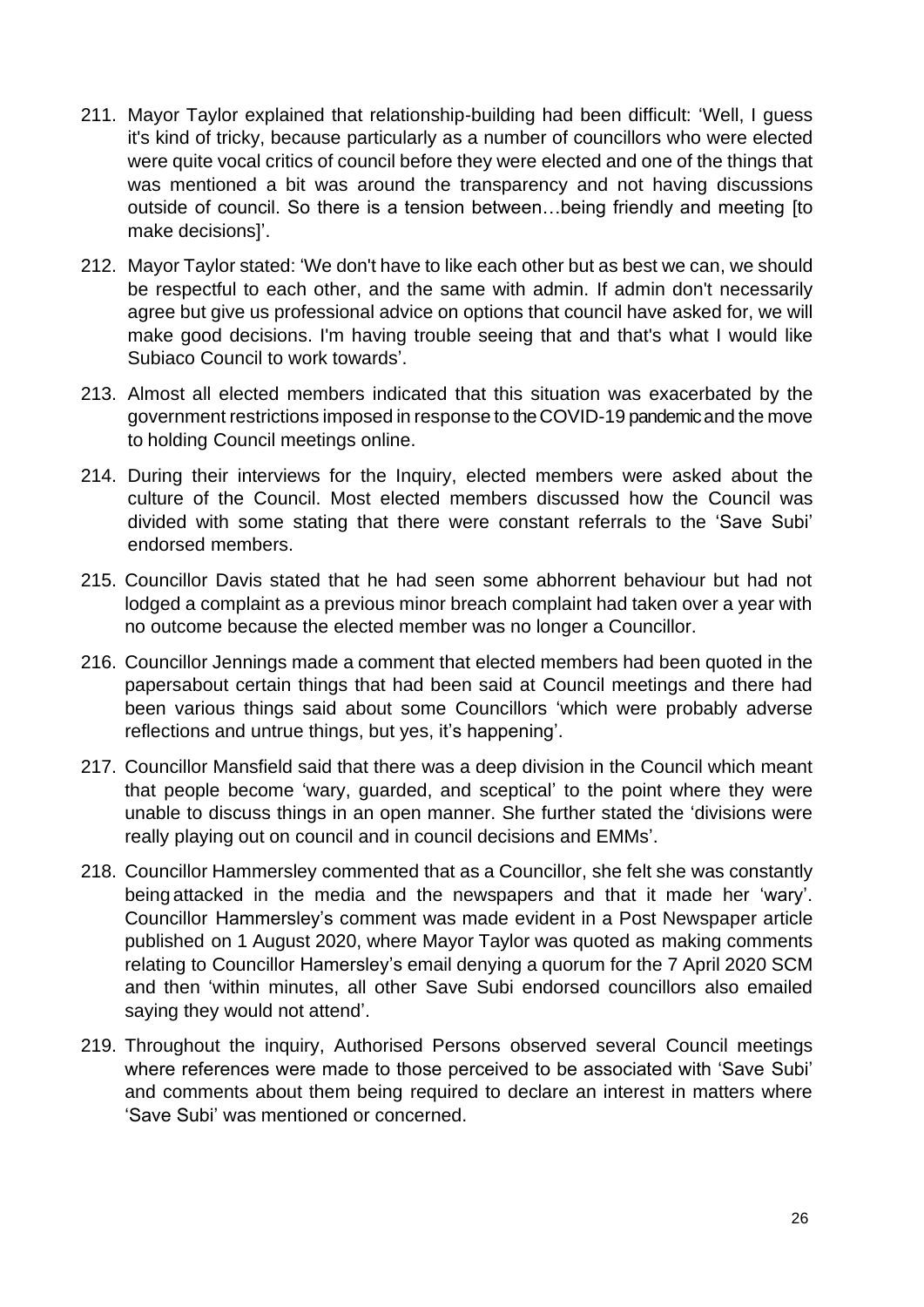- 220. During her interview for the Inquiry, Councillor Hamersley stated: 'to my knowledge Save Subi is not an organisation to which membership is available. In any event, I reject any claim or insinuation that I am in some way beholden to or directed by any group' as her reason for never declaring an interest in matters raised with Council concerning or mentioning 'Save Subi'.
- 221. This issue has been a cause of concern and debate for some elected members and will likely continue to be while differences of opinion exist as to whether elected members endorsed by 'Save Subi' during their election campaign should declare any ongoing interest.
- 222. As an example of the discord affecting the Council, a strategic workshop facilitated by an external consultant on 4 February 2020 for elected members to discuss the Strategic Financial Plan and Corporate Business Plan disintegrated into arguments. Authorised Persons were informed that the conduct and outcomes of the workshop were seriously affected by the unprofessional behaviour of individual elected members who demonstrated their ill-feeling and hostility towards other elected members.
- 223. At a subsequent workshop on 25 February 2020, a manager gave an update on a development application that had been refused at a previous Council meeting. At the end of the workshop, following a very robust discussion, some elected members began having an argument, shouting at each other over the way they had voted, and debated the development application.
- 224. As another example of the discord affecting the Council, two elected members had engaged legal representation, with one accusing the other of defamation and seeking to take action against the other if an apology was not forthcoming.
- 225. In summary, it is the Authorised Persons' view that there is a significant divide and hostility among elected members that is affecting their interactions with each other. The hostility and poor behaviour has played out in the media and at Council meetings but has not resulted in minor breach complaints being lodged during the Inquiry.
- 226. It is unclear whether that is due to people not wishing to make complaints or whether the behaviour did not meet the elements of a particular type of breach, therefore removing that as an option. Regardless, elected members' behaviour has been an ongoing concern which has not been managed or resolved.
- 227. It is acknowledged that Acting CEO Cliff Frewing held a meeting with the elected members on 8 February 2021 to share his experience and expertise based on what he had observed during his short time as the City's CEO.

#### Unresolved issues for the City

228. Throughout the Inquiry, two internal matters have continually been raised that appear to be unresolved by the City: the handling of Local Planning Scheme 5 (**LPS5**) and the Matheson SAT matter.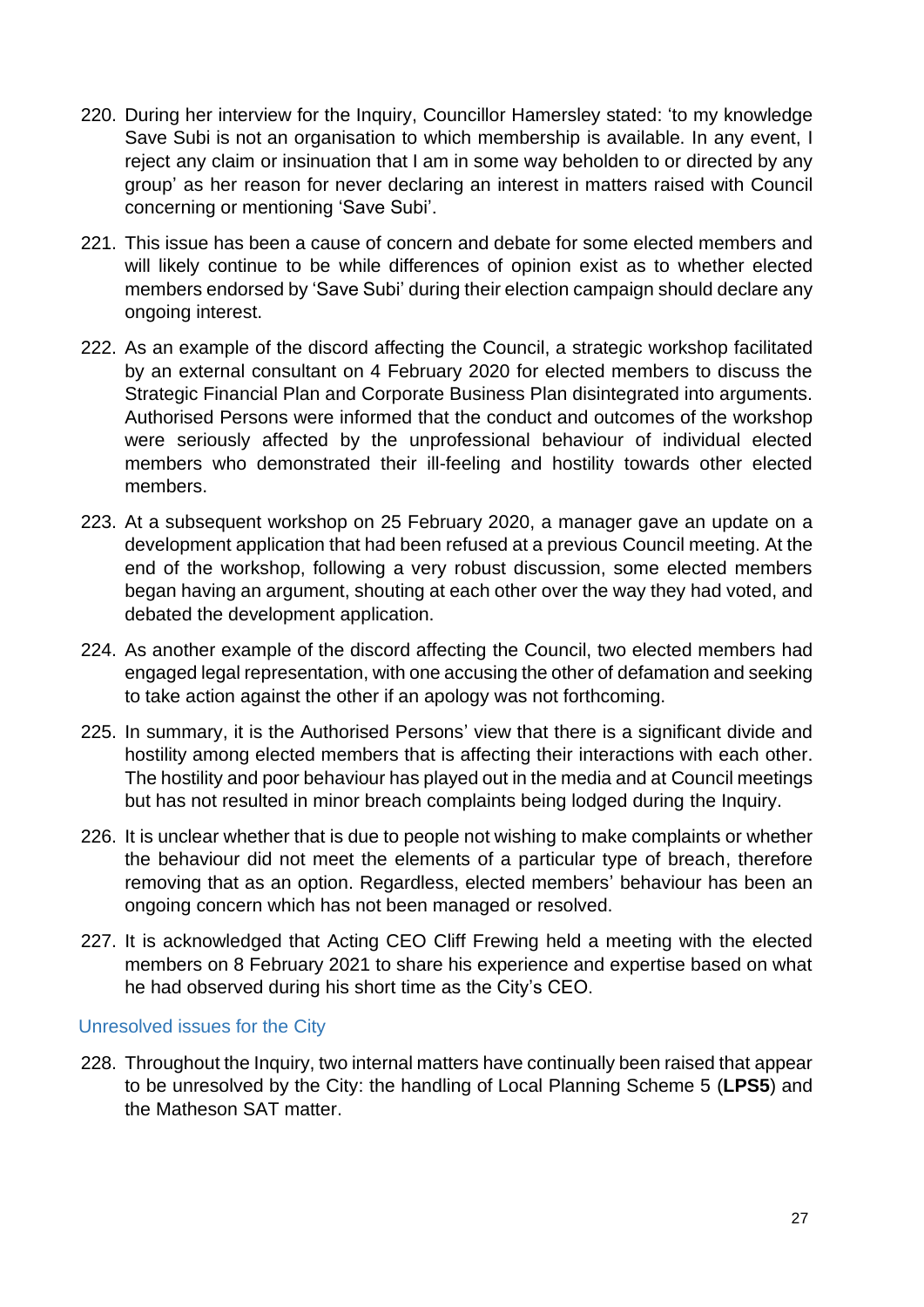#### Handling of LPS5

- 229. On 12 December 2019, CEO Lavery received a letter from the Minister for Planning, Hon. Rita Saffioti MLA, directing that certain modifications were to be made to the City's draft LPS5 and that it would be approved on that basis.
- 230. During interviews for the Inquiry, it was ascertained that the details of the letter were not shared with all elected members, rather only Mayor Taylor was made aware of the letter's contents.
- 231. On 16 December 2019, City officers provided Mayor Taylor with a verbal briefing of decisions by the Minister and the Western Australian Planning Commission (**WAPC**).
- 232. On 18 December 2019, Mayor Taylor and Minister Saffioti both released media statements advising that the Minister had approved the new local planning scheme for the City.
- 233. According to senior management at the City, all elected members were provided with notification of the decision by email on the same day as the media release, being 18 December 2019.
- 234. During their interviews for the Inquiry, elected members confirmed that they became aware of the approval of the LPS5, either via media release or email communications on 18 December 2019, depending on which document they happened to read first.
- 235. Almost all elected members stated that the media release by Mayor Taylor had not been sanctioned by the whole of the Council, and that this raised a number of concerns for the Council.
- 236. On 3 January 2020, a number of elected members called for an SCM to be held on 6 January 2020. Mayor Taylor and Councillors Mansfield, Rowe and Davis did not attend. 81 members of the public attended, and 12 people made public statements.
- 237. The motion discussed at the SCM contained 11 points, each of considerable length and detail. Each point was discussed and voted on separately in accordance with the City's Meeting Procedures Local Law.
- 238. Of significance were Points 6 and 10. Point 6 was carried 7 to 1, and read:

'The City of Subiaco, the CEO, any of her staff, the Mayor or any elected member are not to return or cause the return of any modified LPS5 documents or amended Local Planning Strategy documents to the Minister or the Western Australian Planning Commission until authorised by the council to do so'.

239. Point 10 was carried 7 to 1, and read:

'Neither the Mayor, Chief Executive Officer or her staff are to make or authorise the making of any further public communication, other than in a manner consistent with the statements in this notice of meeting and Attachment B to it (if approved) regarding draft LPS5 and the draft Local Planning Strategy without the prior approval of the council. For the avoidance of doubt, the prohibition excludes engagement and communication with members of the public regarding draft LPS5 and the draft Local Planning Strategy as envisioned by the news item dated 18 December 2019 about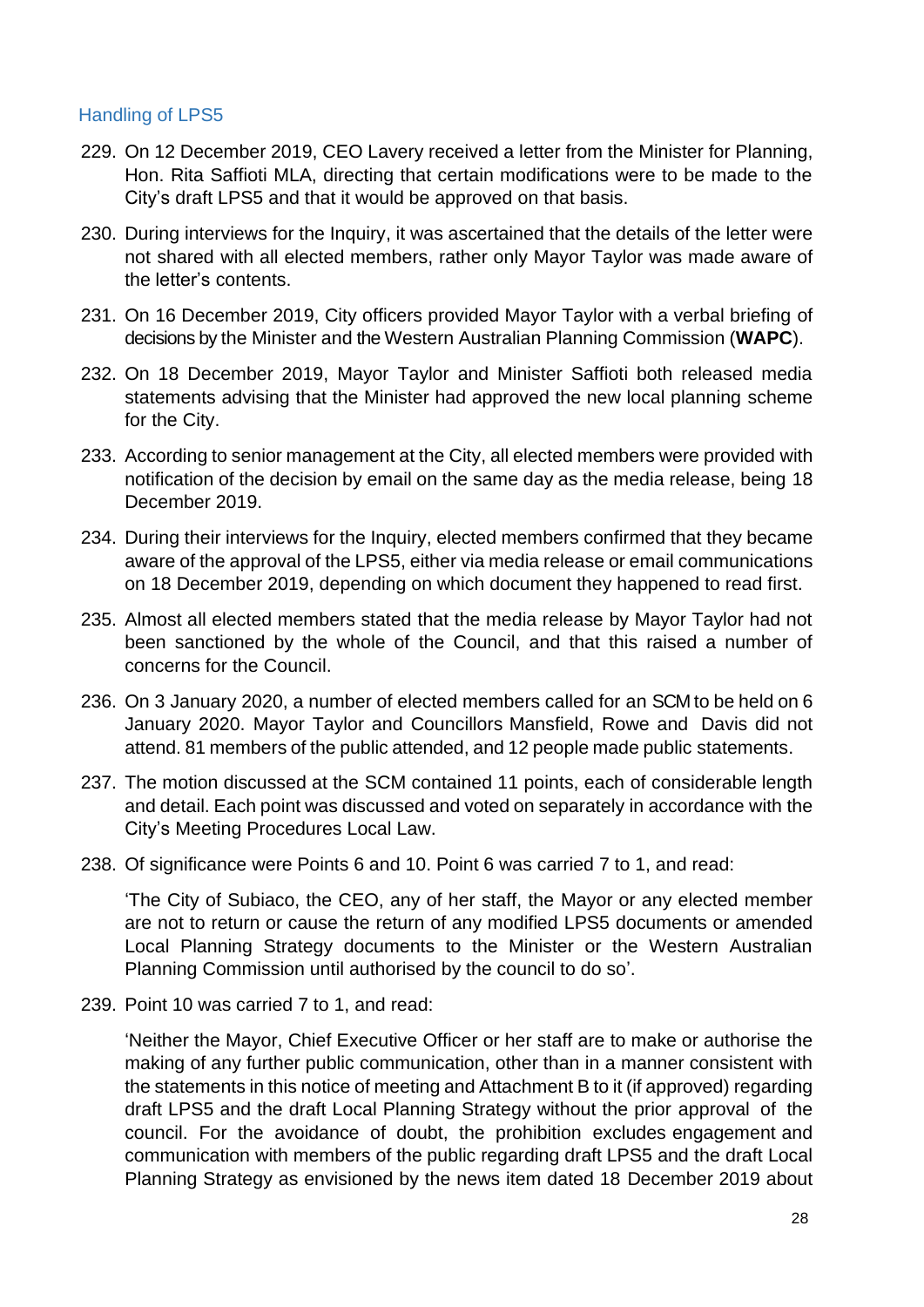the Minister's decision etc on the City's website'.

- 240. Officer's comments in the meeting minutes raised the following issues with both points.
- 241. With regard to Point 6:

'The City does not recommend the adoption of this motion in its current terms.

The City's legal obligations under regulation 31(2) of the *Planning and Development (Local Planning Schemes) Regulations 2015* being its obligations to modify the draft scheme as required, to execute the modified local planning scheme documents and to submit to the Minister a copy of the executed documents) must be complied with by no later than 23 January 2020 (or by any later specified date of an extension were to be granted by the Minister). That legal obligation would override any prohibition sought to be imposed by a council decision preventing the City from complying with regulation 31(2) 'unless authorised by the council to do so'.

242. With regard to Point 10:

'The City does not recommend the approval of this motion for a number of reasons.

First, the prohibition is expressed to apply to the Mayor but does not prohibit any other council member from making public communications about the same matters. Second, the terms of the exclusion appear to be at least as wide as the terms of the prohibition (and, on that basis, the prohibition would not have any legal or practical effect). Third, the *Local Government Act 1995* gives the mayor the power to speak on behalf of the City. The council cannot restrict that power by requiring council approval before the mayor makes a public statement (on this or any other matter). Fourth, the apparent objective underlying this motion is covered by the duty of fidelity (to the City and the council) that is owed to the mayor, each council member and City employees.'

- 243. Legal advice was obtained on the motions and the City was advised that Motion 6 was ultra vires, invalid and of no legal effect. Following the City's receipt of this legal advice, the CEO complied with the City's obligations under regulation 31(2) of the *Planning and Development (Local Planning Schemes) Regulations 2015* by executing the relevant documents and returning them to the Minister.
- 244. Point 10 was widely reported as attempting to 'gag' the Mayor by prohibiting her from making any further public communication about LPS5 without the approval of the Council.
- 245. During their interviews for the Inquiry, a number of elected members stated that the Mayor's media release did not represent the Council's views and Point 10 was designed to ensure that any media release by the City accurately represented the views of the Council as a whole.
- 246. On 7 February 2020, hostility among elected members and the CEO was again illustrated when, at the request of Mayor Taylor and Councillor Mansfield, the administration provided all elected members with costing details of the SCMs held on 6 and 23 January 2020. This information was provided to, and widely reported, in the media.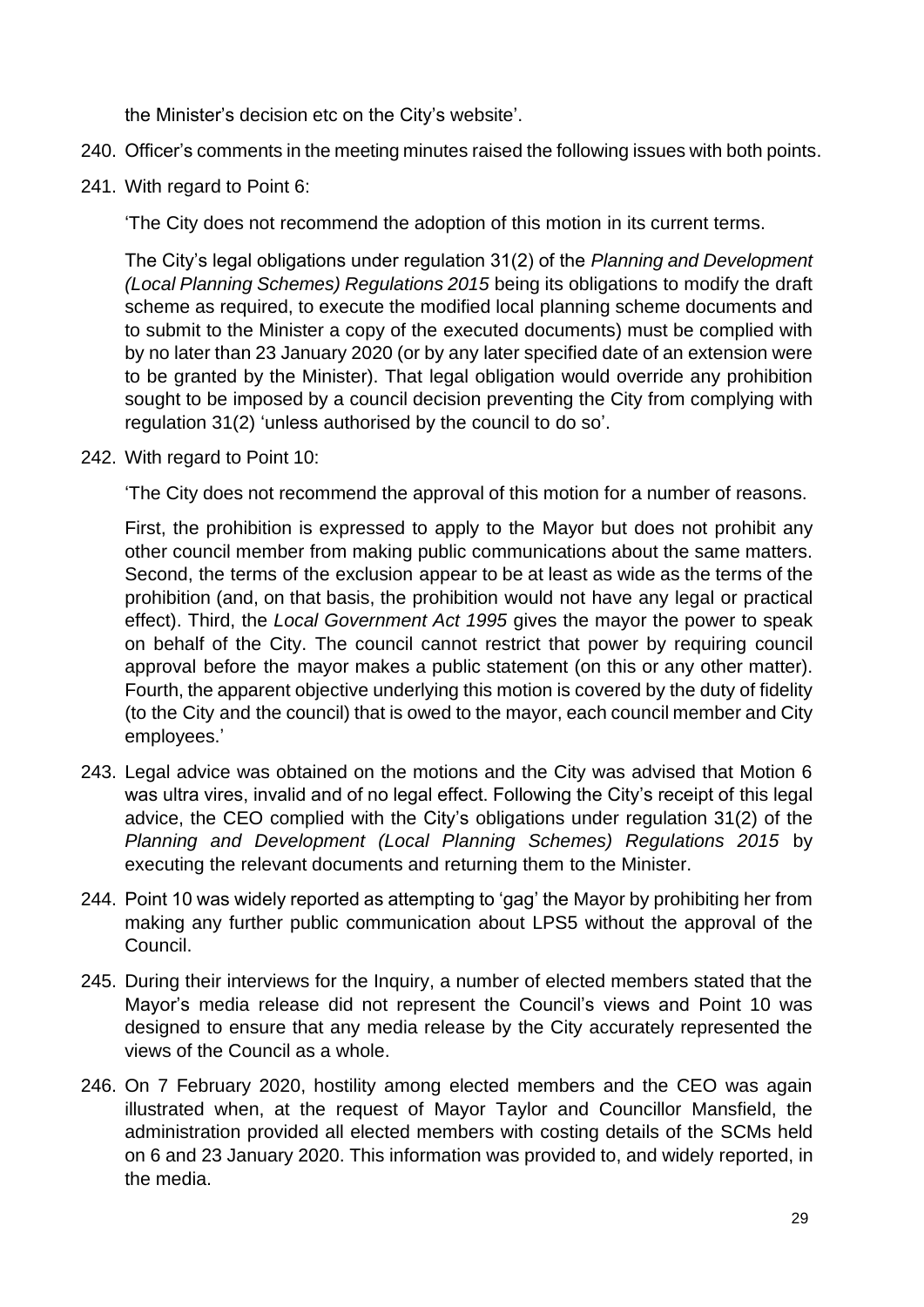- 247. Shortly after, a Subiaco community group petitioned for a Special Meeting of Electors which was held on 24 February 2020. A motion of no confidence in Mayor Taylor was passed.
- 248. On 6 March 2020, Mayor Taylor and Councillors Nash, Davis and Mansfield signed a Notice of Motion of Revocation, to revoke Points 6 and 10 of the Council decisions at the 6 January 2020 SCM. The motion was tabled at the 17 March 2020 Council meeting and was lost by absolute majority.
- 249. On 7 March 2020, the City updated their website to advise that the original news release by Mayor Taylor and/or CEO Lavery on 18 December 2019 did not represent the Council's views about the Minister's decision about the draft LPS5.
- 250. During their interview for the Inquiry, one elected member stated: 'What I would have liked to have seen was as soon as [the letter] came in, for her to circulate it to elected members to say there is an opportunity as a group to formulate a position as to what City of Subiaco wanted to do. Instead we were told there was no role for us to play and the reason I think that position was taken was because there were people who didn't want to see any hiccups at this final stage of the planning scheme, and they just wanted it finished'.
- 251. Another elected member stated: 'I didn't see motion [point] 10 as being an abrogation of anyone's statutory responsibilities, rather just…clawing their actions back to something that resembled what they should have been doing…which was expressing opinions that were in keeping with the City of Subiaco's positions'.
- 252. In summary, it is the Authorised Persons' view that the Council has been divided on this matter and that division has flowed through to and affected other matters as a result. A number of elected members raised concerns regarding CEO Lavery and Mayor Taylor's decision, whether on purpose or simply overlooked, not to inform elected members of the contents of the Minister's letter prior to the media release.
- 253. This appears to have led to distrust between elected members, the CEO and other staff that then gave rise to an elected member raising a motion about delegations, resulting in a number of routine decisions having to be brought back to the Council that had previously been actioned by the CEO or administration staff.
- 254. The current Acting CEO, Cliff Frewing, advised Authorised Persons that this causes meetings to be lengthy due to the number of matters now being brought before the Council. These matters could be handled by the CEO through delegated authority if the trust in the administration were re-established and delegated authority returned to the CEO. This is a matter for the Council to recognise and determine.

#### Matheson SAT matter

255. With regard to a planning matter to be discussed at the Council meeting on 28 August 2018, Ms Matheson (then Councillor Matheson) raised concerns that the procedural authority being relied upon by the Council to close the meeting to the public was incorrect, and that to her mind, regardless of whether the meeting was able to be closed to the public under the Act, it should not be on the basis of public interest.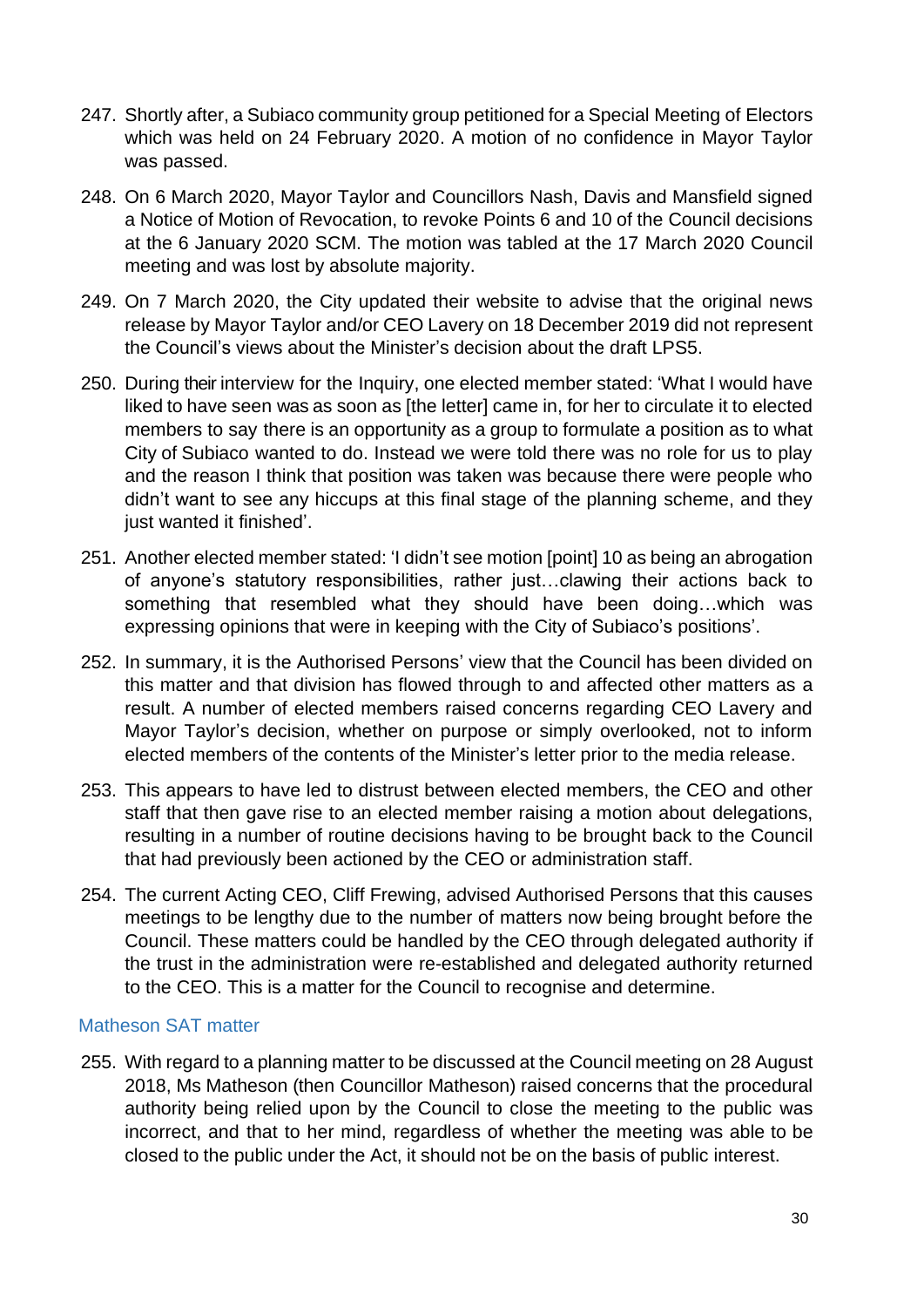- 256. The agenda documents stated the meeting would be closed to the public in accordance with section 5.23(2)(e)(iii) of the Act which relates to information about the business, professional, commercial or financial affairs of a person.
- 257. The legislative reference should have been section 5.23(2)(d) of the Act which concerns matters where legal advice has been, or may be, obtained by the local government regarding the matter to be discussed.
- 258. After raising the issue a number of times via email prior to the meeting, and at the Council meeting itself, the meeting was closed to the public while the Council discussed the planning matter citing the incorrect subsection (e) rather than (d) as authority for doing so.
- 259. On 4 September 2018, the 28 August 2018 meeting minutes were put to the Council for confirmation. Ms Matheson (then Councillor Matheson) raised her concerns again, stating the minutes were incorrect because they again cited the incorrect subsection of the Act to close the meetings from the public.
- 260. It is the Authorised Persons' view that, at this point, confusion regarding the purpose of the minutes contributed to the ongoing issues. The purpose of confirming minutes is to ensure that the minutes are an accurate record of what occurred at the meeting, and in this case, the meeting was closed by the Council citing the incorrect subsection of the Act, and the fact that the minutes stated this is the correct process.
- 261. The issue was that the Council used the wrong subsection of the Act to authorise closure of the meeting to the public, not that the meeting minutes were incorrect.
- 262. However, discussion ensued within the Council regarding confirmation of the minutes and the minutes were not confirmed.
- 263. On 18 September 2018, another attempt was made by the Council to confirm the minutes. A discussion ensued similar to that of the previous meeting and the minutes were again not confirmed.
- 264. On 16 October 2018, the minutes were confirmed with the incorrect subsection of the Act on which the 28 August 2018 meeting was closed, which as previously stated, was the correct process because it created an accurate record of what occurred at the meeting.
- 265. The issue that remained was what to do, if anything, about the fact that the incorrect section of the Act was used by the Council to close the meeting on 28 August 2018.
- 266. Sometime during November 2018, an administrative notation was added to the minutes stating:

'The reference to s.5.23(2)(e)(iii) is incorrect and an administrative error. The legislative reference should have been recorded as s.5.23(2)(d). This error has no material effect on the closure of the meeting for discussion of this matter, as the matter remains confidential in accordance with s.5.23(2) of the *Local Government Act 1995*.'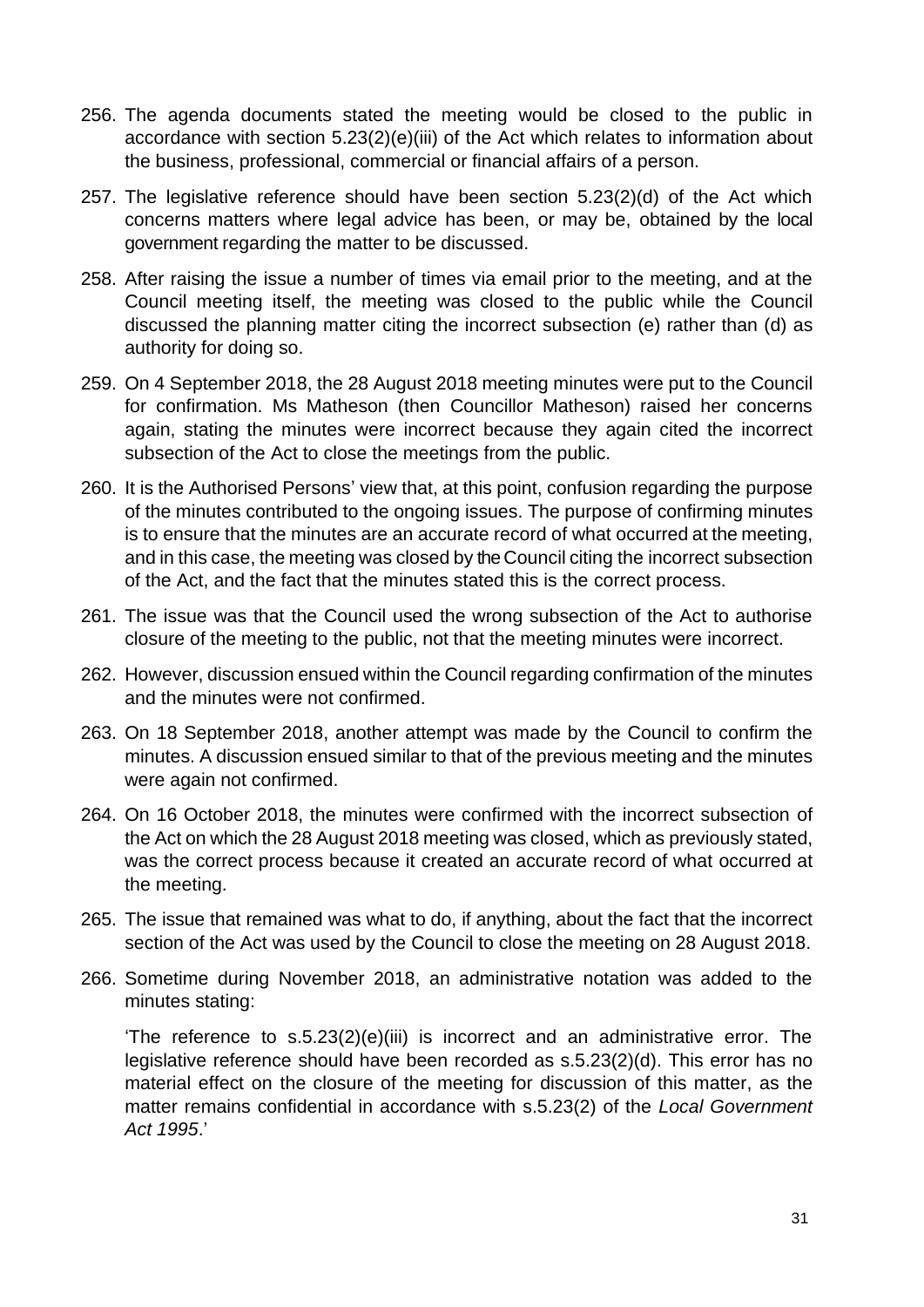- 267. During the events described above, Ms Matheson (then Councillor Matheson) authored a letter that appeared in the Post Newspaper on 8 September 2018. The letter concerned Ms Matheson's issue with the Council deciding to close the meeting to the public when discussing the planning matter.
- 268. The contents of this letter were the subject of a complaint to the Standards Panel for alleged contravention of Regulation 7(1)(b) of the *Local Government (Rules of Conduct) Regulations 2007* which states a council member must not make improper use of the person's office to cause detriment to the local government or any other person.
- 269. On 27 March 2019, the Standards Panel found that Ms Matheson (then Councillor Matheson) had committed a minor breach of the regulations when she wrote the letter to the Post Newspaper. Ms Matheson appealed that decision.
- 270. Ms Matheson did not renominate for the Council during the 2019 Ordinary Election, therefore matters prior to 22 October 2019 concerned Ms Matheson as an elected Councillor and matters after this date concerned Ms Matheson as a former Councillor.
- 271. On 4 March 2020, the Standards Panel decision was overturned by the SAT, raising several concerns regarding practices at the City:
	- a. The fixed mindset of the Council in closing the meeting to the public despite repeated concerns expressed by Ms Matheson regarding the legal basis for doing so
	- b. The veracity and completeness of the investigation undertaken by the consulting firm on behalf of the City that was submitted to the Standards Panel and the SAT
	- c. The manner in which the annotation was made to the meeting minutes
	- d. The perception that the City was not being transparent.
- 272. On 6 March 2020, CEO Lavery sent a letter to the DLGSC raising her concerns that the SAT's adverse findings and comments made against Mayor Taylor, herself and a number of staff members at the City were made without any of those affected being given the opportunity to be heard.
- 273. On 23 April 2020, the Council sent a letter to the DLGSC advising, among other things, that the letter sent by CEO Lavery was without Council approval and that it 'is not seeking any review or appeal of it. The council does not have the information available to it to be able to determine whether or not a review or appeal of the decision is appropriate and so has taken a position of neutrality towards the decision'.
- 274. The decision by the SAT cannot be reviewed or appealed.
- 275. Matters involving either the events of 28 August 2018, the resultant Standards Panel decision or the Matheson SAT matter were the subject of Council discussions on 17 March 2020, 21 April 2020 and 19 May 2020.